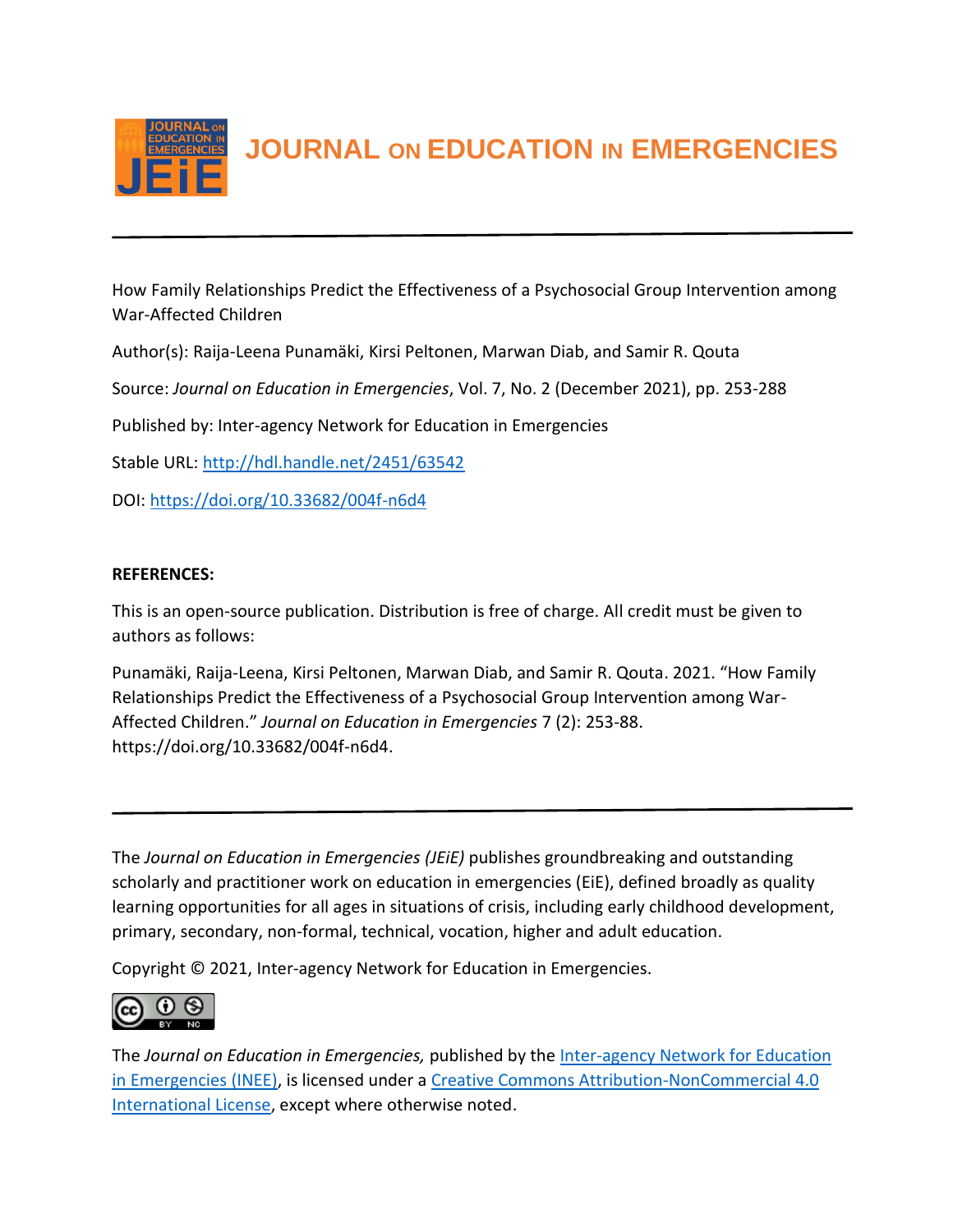# HOW FAMILY RELATIONSHIPS PREDICT THE EFFECTIVENESS OF A PSYCHOSOCIAL GROUP INTERVENTION AMONG WAR-AFFECTED CHILDREN

**Raija-Leena Punamäki, Kirsi Peltonen, Marwan Diab, and Samir R. Qouta**

#### **ABSTRACT**

*Family relationships habitually shape the way traumatic events affect children's mental health in a context of war and violence, but research is scarce on the role these relationships play in the success of psychosocial interventions. This study is a secondary analysis of previously identified family system types that are based on attachment, parenting, and siblingship, and of the influence they have on the effectiveness of a psychosocial group intervention (the Teaching Recovery Techniques, TRT). The TRT is aimed at reducing children's mental health problems and increasing their psychosocial resources. We tested three noncompeting hypotheses based on family system dynamics. First was the compensation hypothesis, which holds that children from families with negative relationships benefit a great deal from the TRT intervention. The second was the accumulative hypothesis, which maintains that children from families with negative relationships do not benefit from the intervention. The third, the buffering hypothesis, states that children from families with positive relationships benefit a great deal from the intervention. The family sample consists of 325 Palestinian mothers and fathers and one child from*  each family between the ages of 10 and 13. The children participated either in *the TRT intervention or control groups. Their self-reported posttraumatic stress symptoms, emotional and conduct problems, positive resources, and prosocial behavior were assessed at baseline, three months post-intervention, and at a sixmonth follow-up. We found that family type was significantly associated with TRT effectiveness, which supports the compensation and buffering hypotheses. In the* 

*Journal on Education in Emergencies,* Vol. 7, No. 2

Copyright © 2021 by the Inter-agency Network for Education in Emergencies (INEE). ISSN 2518-6833

Received January 18, 2021; revised September 27, 2021; accepted November 4, 2021; electronically published December 2021.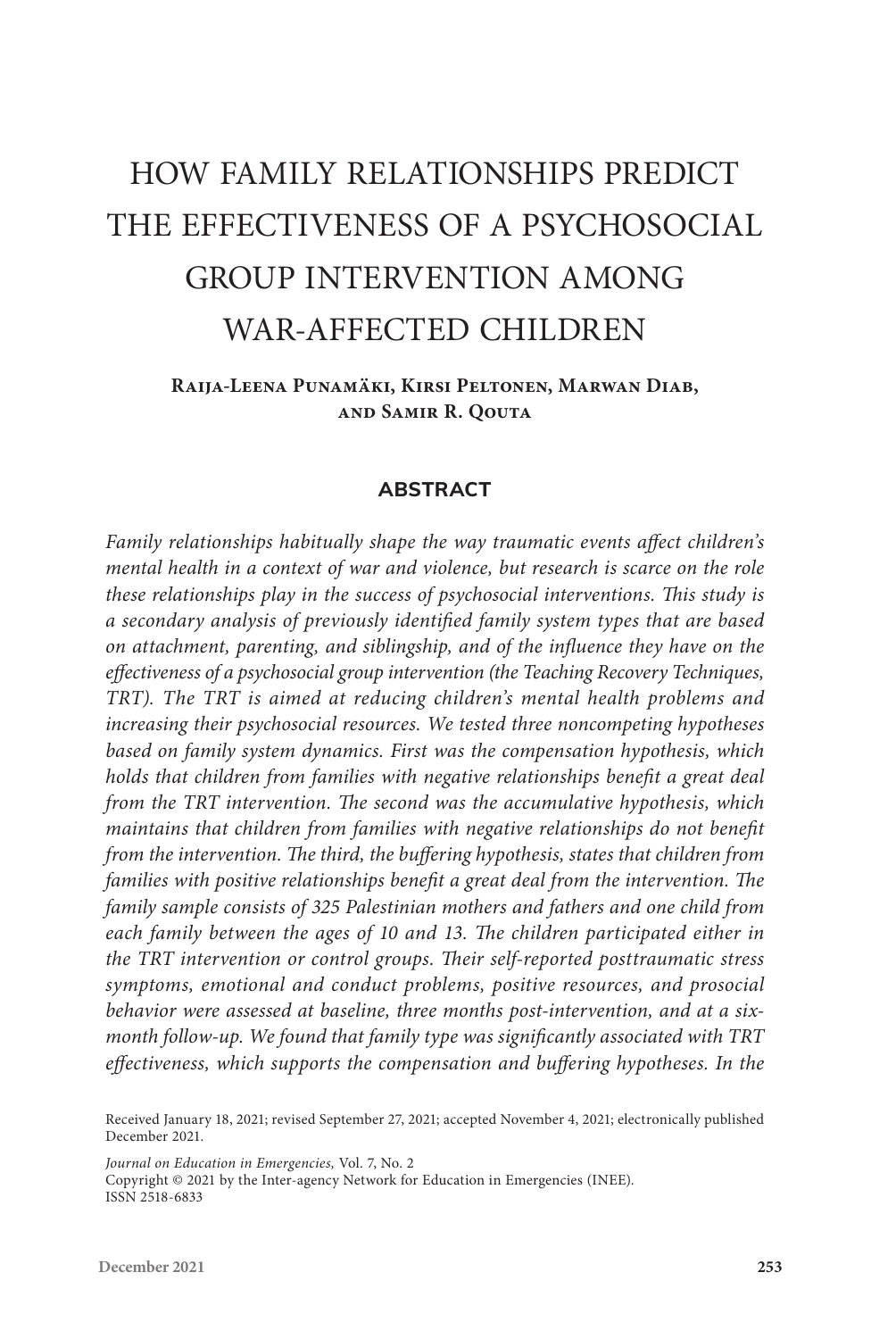*intervention group, children with insecure and negative family relationships showed a reduction in emotional problems across the three assessments, and an increase in positive resources from baseline to post-intervention. Children with secure and positive family relationships showed a reduction in emotional problems and increase*  in positive resources also in the control group. We argue that a family system *approach can deepen understanding of the mechanisms of successful psychosocial interventions and, therefore, that family relations should be taken into account when tailoring such interventions for traumatized children.*

#### **INTRODUCTION**

War as a developmental environment puts overwhelming demands on children and their families. Losses, horrors, and threats to life force them to seek a balance between their strengths and vulnerabilities. Researchers have documented both. The research shows associations between children's exposure to traumatic war events and increased posttraumatic stress disorder (PTSD), as well as symptoms of depression, anxiety, and dissociation (Charlson et al. 2019; Slone and Mann 2016). Some studies also show an increase in aggression and antisocial behavior (Keresteš 2006; Qouta et al. 2008). However, war-affected children also demonstrate psychosocial resources and can even blossom despite trauma, which is conceptualized as resilience (Masten and Narayan 2012) and evidenced by observations of intact cognitive and emotional skills (Punamäki, Qouta, and El-Sarraj 2001), an improved sense of social affiliation (Diab 2011; Punamäki et al. 2006), and phenomenal recovery when help is received (Bonanno 2004; Tol, Song, and Jordans 2013).

A number of community- and school-based interventions have been designed to prevent and heal children's mental health and developmental problems and to enhance their psychosocial resources and resilience (Purgato et al. 2020). Their healing elements include social and emotional learning (SEL) and psychosocial support (PSS), such as creative expression through dance, storytelling, music, and psychodrama. PSS/SEL also can reinforce a child's sense of safety, mastery, and belonging through cooperative games, reflective thinking, group cohesion, and emotion expression and regulation (Kangaslampi and Peltonen 2019; Schnyder et al. 2015). Ultimately, the aim is to reinforce children's individual and social resources and strengths and support their empowerment, effective coping strategies, and trust in self and others, which in turn can reduce psychological suffering (Bosqui and Marshoud 2018). However, children who participate in psychosocial interventions can differ greatly in terms of family resources, support, and security, which may affect their potential to benefit from the interventions.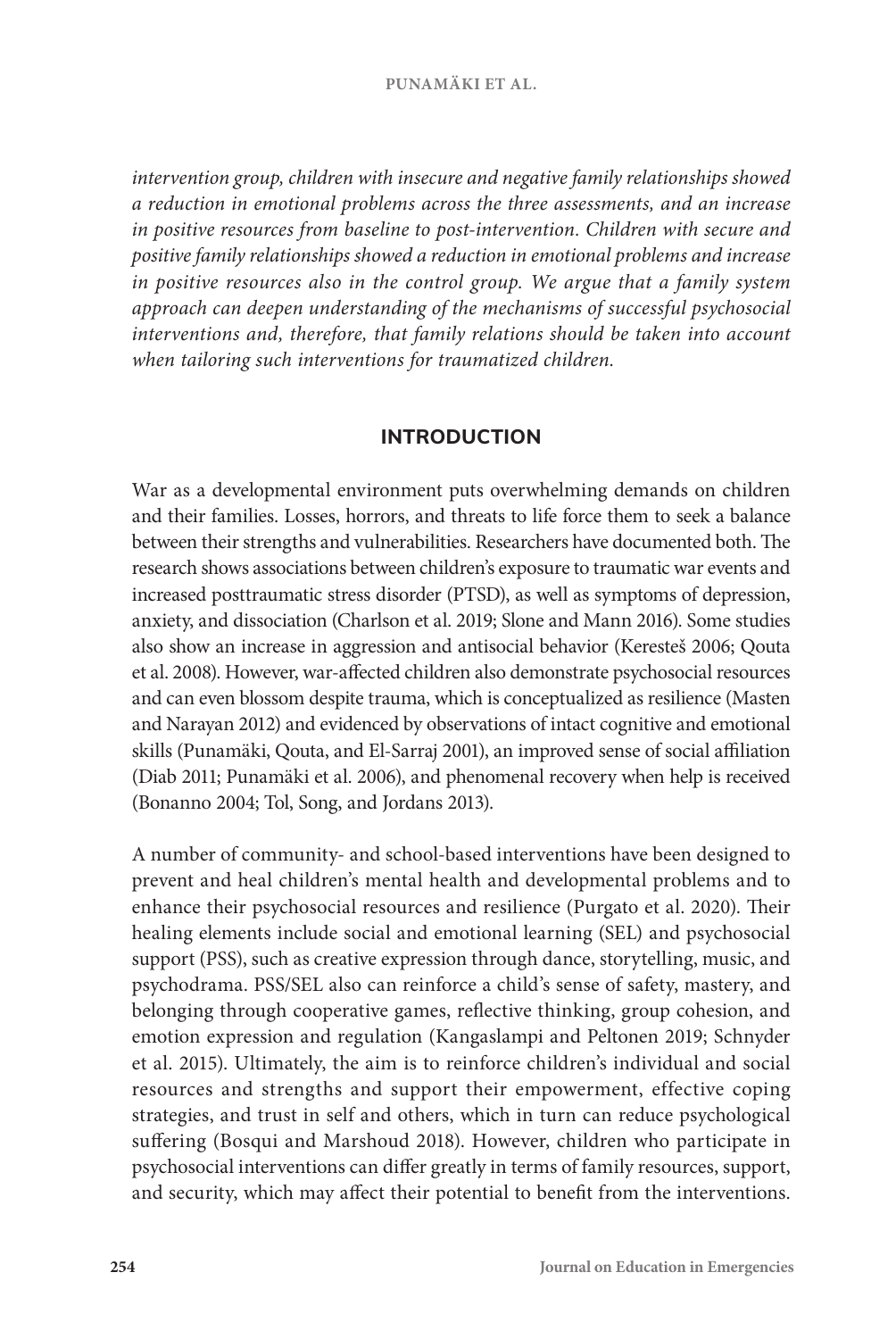Research is scarce on the impact family relations have on the effectiveness of interventions for war-affected children. Accordingly, the present study examines how the quality of family attachments, parenting, and siblingship helps children benefit from psychosocial intervention activities, thereby enhancing the success of the intervention.

## **Family System Dynamics of Recovery from Trauma**

According to family system theories, parents and children face traumatic events together and show endurance, manifest symptoms, and care for each other in different and unique ways (Crittenden and Dallos 2009; Montgomery 2004; Punamäki, Qouta, and Peltonen 2017; Riggs and Riggs 2011). These theories offer the possibility of understanding how trauma affects children's mental health and how and why successful interventions can help them. Family experiences can result in compensatory, accumulative, or buffering dynamics in members who manifest mental health problems, social support, or emotional sharing (Coyne, Downey, and Boergers 1992; Minuchin 1974; Punamäki et al. 2010). Compensation dynamics suggest that maternal problems, such as depression, do not constitute a risk for child development if the children enjoy a good relationship with their father (Vänskä et al. 2015**)** or warm and intimate siblingship (Peltonen et al. 2010). Accumulative dynamics in turn refer to a spillover of negative responses from marital and parenting systems into siblingship, thus multiplying family stressors (Lindblom et al. 2014; Lindblom et al. 2017; Minuchin 1974). Buffering dynamics indicate that traumatic war events do not pose a risk to children's mental health in families with supportive, wise, and sensitive parents (Montgomery 2004).

Based on family system dynamics, we may analogously propose similar dynamics concerning the role family relationships play in psychosocial interventions for war-affected children. According to compensation dynamics, children who have insecure and unsupportive parent and sibling relationships enjoy successful intervention effects (reduced symptoms and increased psychosocial resources), as the intervention experiences give them opportunities to satisfy their deep need for care, genuine listening, sharing, and attention. In contrast, according to accumulation dynamics, children with insecure and unsupportive family relationships experience unsuccessful intervention effects (stable or even increased symptoms and reduced resources), due to the stress caused by family burdens and a spillover of mistrust to other adults and peers, which prevents the children from engaging in and benefitting from intervention activities. Finally, according to buffering dynamics, children with secure and supportive family relationships enjoy successful intervention effects, due to family-based protection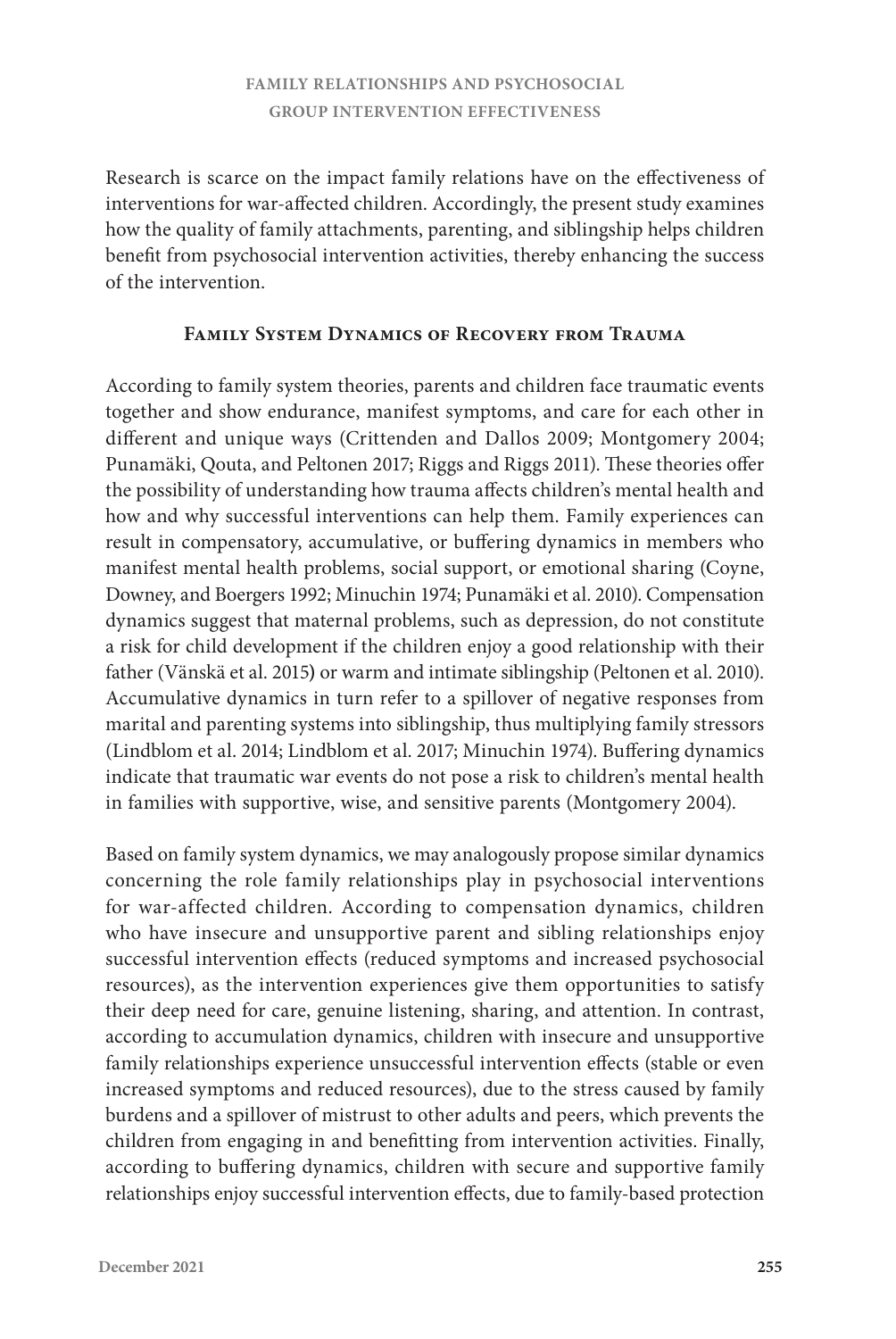from traumatic war events, readiness to trust adults and peers to get help, and adaptive expression and regulation of emotion. In this study, we test whether these family system dynamics also work in terms of the intervention's effectiveness. The corresponding compensation, additive, and buffering hypotheses are not competing and can exist simultaneously.

## **Family Relationships in Psychosocial Interventions**

Research on the effectiveness of interventions conceptualizes family relationships as an underlying mechanism for outcome change (statistical mediators) or as factors that affect the degree of outcome change (statistical moderators). As typical mediators, psychosocial interventions can enhance family mental health and security and improve parents' capacity to deal with traumatized children, often by providing psychoeducation and support (Betancourt et al. 2013; Jordans, Pigott, and Tol 2016). Research has shown that moderating factors such as family structure (e.g., single-parent families, family separation, foster parenting), socioeconomic status, and family connectedness affect the success of psychosocial interventions (Betancourt et al. 2012; Bryant 2016; Panter-Brick, Grimon, and Eggerman 2014). However, few studies have empirically tested the effects of family relationship quality on intervention-induced improvements, even though supportive parenting and family security are considered essential to supporting recovery among traumatized children, both in general (Cohen, Mannarino, and Murray 2011) and in conditions of war and political violence (Bosqui and Marshoud 2018; Jordans et al. 2016).

We found one study that examined the impact parent-child attachment relationships have on the effectiveness of a school-based psychosocial intervention for war-affected Palestinian children (Eloranta et al. 2017). The results showed that the intervention was effective in reducing PTSD symptoms among secure and preoccupied children, but not among those who were avoidant. Importantly, secure children's symptoms also decreased in control conditions, whereas those of the avoidant children in the control group increased. We were unable to find research on the role siblingship plays in the success of psychosocial interventions. One Palestinian study (Diab et al. 2014) found that a psychosocial intervention could reduce sibling rivalry among girls, although it was not effective enough to produce optimal sibling relations that provided warmth and intimacy. Sibling conflict increased in the control conditions. Two studies confirmed that warm and intimate sibling relationships can prevent traumatic war events from negatively affecting the mental health of Palestinian children (Diab, Guillaume, and Punamäki 2018; Peltonen et al. 2010).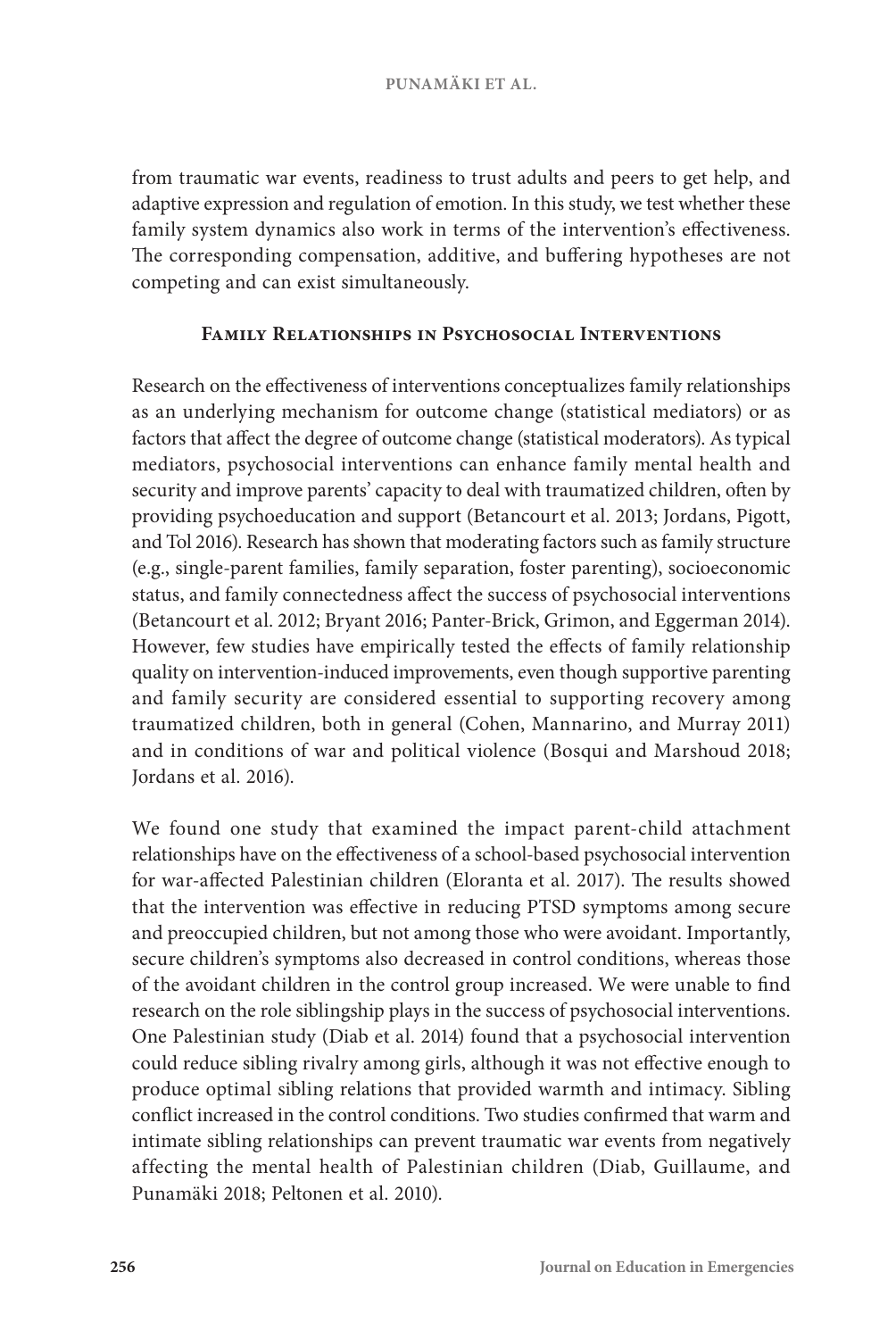Research shows that treatments are effective in providing parental support, competence, and optimal parent-child communication in families exposed to interpersonal and community violence (Barber, Stoltz, and Olsen 2005; Johnson et al. 2018). However, we could not find studies that examined the influence of parenting quality on intervention outcomes among war-traumatized children, despite abundant research showing that high-quality parenting enhances recovery from trauma (Eltanamly et al. 2021; Feldman et al. 2013; Thabet et al. 2009).

System theories conceptualize family relationships comprehensively, which involves multiple subsystems, the most important being parent-child bonds and attachments, parenting, and siblingship (Minuchin 1974). According to attachment theories, experiencing danger and threats intensifies protection-motivated family dynamics, which partly legitimizes the examination of the effects different family types have on recovery from war trauma (Bowlby 1969; Masten and Monn 2015; Mikulincer et al. 1999). In this study, we utilize the person-oriented approach inherent in family system theories, which enables us to capture the complexity of multiple dyadic and triadic relationships by identifying homogenous groups (Bergman, Magnusson, and El Khouri 2003). Rather than focusing on separate dimensions that describe attachment relationships, parenting styles, and siblingship, the person-oriented approach summarizes dynamic information to identify unique family types in the context of war. Qualitatively different family types have distinct and meaningful effects on children's development, as the young ones learn to adjust their social, emotional, and cognitive responses to match their specific family environment (Coyne et al. 1992; Crittenden and Dallos 2009).

## **CONTEXT OF THE STUDY**

Palestinians, who currently live under foreign military occupation, have a long history of accumulated war trauma and deportations. Families in Gaza are severely affected by the current military siege and repeated Israeli military operations, and by an international economic boycott imposed in 2007 as a response to the Islamic Hamas party winning national elections. As a result, Palestinians in Gaza are denied freedom of movement, access to clean water, and regular electricity (World Bank 2015). The current study was conducted in the aftermath of the war on Gaza in 2008-2009 (Operation Cast Lead in Israeli military terms). The 23-day war resulted in 1,417 Palestinians dead, including 313 children, and 5,303 injured, among them 1,606 children. Approximately 100,000 people were displaced due to their homes being destroyed and had to seek refuge in the besieged Gaza Strip (UNHRC 2009; UN OCHA 2009).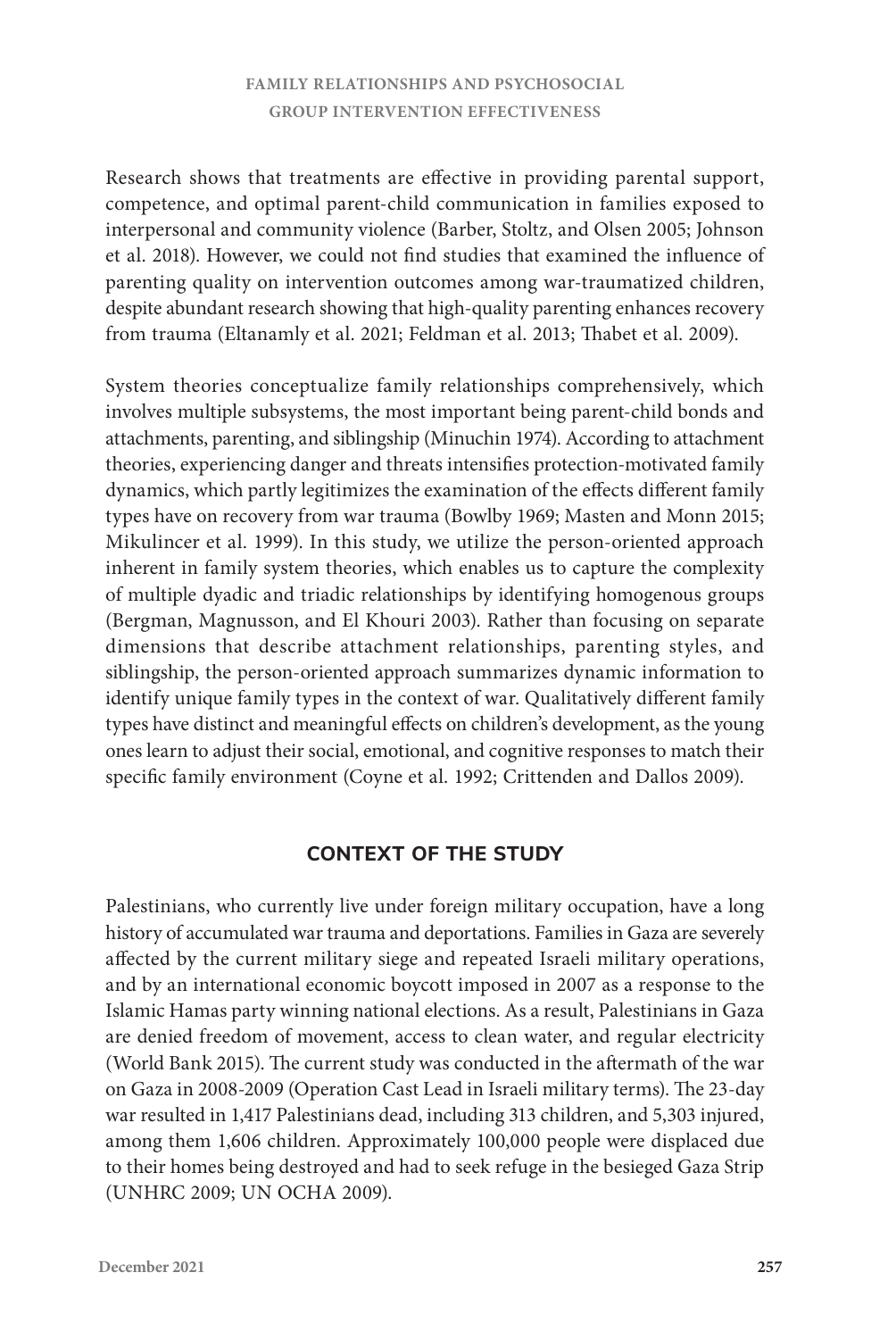#### **PUNAMÄKI ET AL.**

The participating families belong to Islamic Arab culture, where parents' main tasks are to protect their children and secure their physical, spiritual, and social development. Children, who are dependent on their parents, show them great respect (Al-Krenawi and Graham 2005). These cultural norms emphasize social harmony and connectedness rather than individual thriving, ambition, and autonomy (Kagitcibasi 2005). Parenting goals among these families include teaching appropriate behavior (politeness, respecting elders, obedience, family loyalty), decency (honesty, charity, and responsibility), and lovingness (sharing, loving family, and compassion) (Al-Hassan and Takash 2011).

Some research shows that the Palestinian national struggle for liberation has affected marriage and parenting traditions. Traumatic events with political, military, and ideological connotations have been found to empower rather than harm women, whereas everyday stress constitutes a risk for their mental distress (Diab 2011; Khamis 1998; Punamäki 1986). For instance, as almost one-third of Palestinian men were detained, imprisoned, or deported during the First Intifada (1987-1991), a national uprising, women took responsibility for political and community actions (Khamis 1998). In terms of parenting, one study found that Palestinian mothers exposed to severe traumatic war events endorsed more relatedness and autonomy as desirable characteristics of their children (Kankaanpää et al. 2020). The Palestinian national struggle demands that mothers socialize their children for traditional relatedness while also instilling in them the autonomy they need in the face of military and war violence. It thus is possible that individual and collectivistic values are not opposing but complementary and dynamic (Kagitcibasi 2005).

#### **Research Aims**

The present study involves a secondary analysis of the role played by four previously identified family types before the children participated in the Teaching Recovery Techniques (TRT) psychosocial intervention (Punamäki et al. 2017). The first aim was to examine how these family types (highly secure and positive relationships, moderately secure and neutral relationships, discrepant experiences, and highly insecure and negative relationships) influence the effectiveness of the TRT intervention among war-affected Palestinian children. The criteria for intervention effectiveness were the following: a decrease in PTSD symptoms; a decrease in emotional and conduct problems; and an increase in positive resources and prosocial behavior. According to the compensation hypothesis, children from families with insecure and negative relationships and from families with discrepant experiences would show decreased symptoms and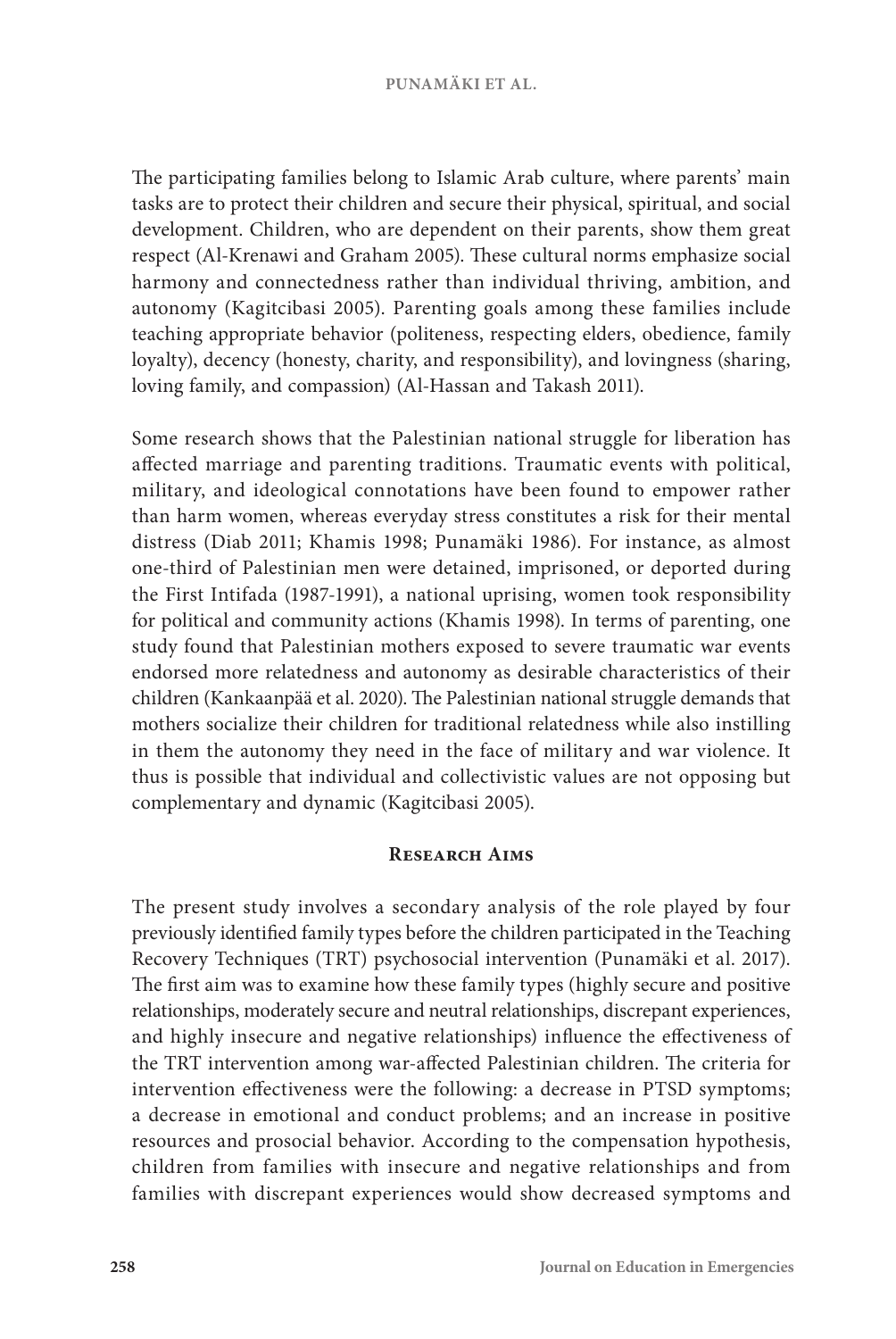increased psychosocial resources at baseline, post-intervention, and follow-up assessments. According to the accumulation hypothesis, children from families with insecure and negative relationships and discrepant experiences would not show reduced mental health problems and increased psychosocial resources across the assessments. Finally, according to the buffering hypothesis, children from families with secure and positive relationships and those with moderately secure and neutral relationships would show reduced mental health problems and increased psychosocial resources across the assessments. The second aim was to analyze how family types are generally associated with children's mental health problems and positive resources, and the third aim was to determine whether traumatic war events and child gender influence the impact family type has on the intervention's effectiveness.

## **METHOD**

#### **Participants and Procedure**

The current study uses data from a subsample of 325 families from a larger randomized intervention study (N=482, Punamäki et al. 2017) that examined the effectiveness of a psychosocial intervention program three months after the Gaza War in 2008-2009. The subsample consisted of families in which both parents and one child between age 10 and 13 (M=11.35, SD=0.57; 49% girls) from each family responded to the questionnaires. The children participated at baseline, preintervention (T1), three months after, at post-intervention (T2), and six months later in a follow-up (T3).

The children and their parents were given information sheets about the intervention, which explained the study procedure and asked about their willingness to participate in the questionnaire. Six research assistants collected the children's data in the classrooms, and the children took the parents' questionnaires home to be completed and returned them to the assistants in closed envelopes. The fourth author of this paper (Samir R. Qouta) supervised the data collection through weekly consultations with research assistants and school visits.

In the data on the families, the participation rates were  $68.2$  percent (n=377) for mothers and 68.0 percent (n=328) for fathers. The subsample of 325 families did not differ from the families that did not participate (n=157) in terms of fathers' or mothers' work status (respectively,  $\chi^2(1)=0.38$ , p=ns; and  $\chi^2(1)=0.01$ , p=ns); place of residence ( $\chi^2(1)=0.28$ , p=ns); family structure ( $\chi^2(2)=2.3$ , p=ns); or family size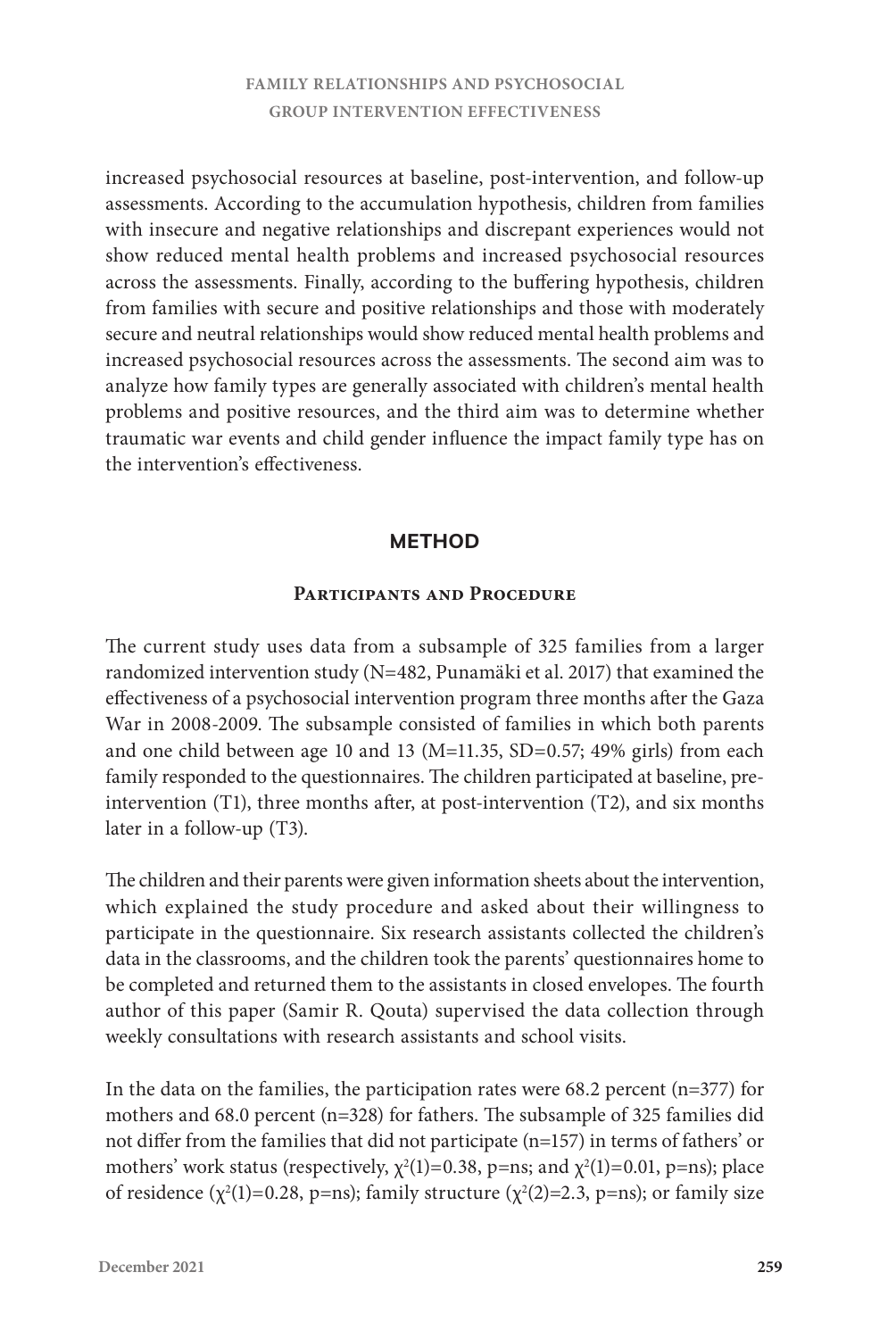$(\chi^2(2)=0.11, p=ns)$ . However, the family sample was more biased toward having girls as the target child (56.1%) than the nonparticipating families (35.2%) ( $\chi^2$ (1)=17.72, *p*<.0001).

The sampling of the randomized intervention study participants involved four phases. First, we selected two regions from the Gaza Strip that were heavily bombed during the war on Gaza in 2008-2009, North Gaza and Gaza City. Second, we selected the participant schools using a simple random-sampling algorithm (8 schools from 160 potential schools located in the two areas). Third, one sixth-grade and one seventh-grade class were randomly chosen in the eight schools, resulting in 16 classes being used in the study. Finally, of the 16 total school classes, every second class was randomly selected and placed in either the intervention or the control group (n=242 and n=240).

The ethics boards of the Palestinian Ministry of Education and the Gaza Community Mental Health Program reviewed and accepted the study's protocol and measurements, and the school authorities granted permission to conduct the study.

## **The Intervention**

The TRT is a manualized intervention procedure with clear session procedures developed by Smith, Dyregrov, and Yule (2000) for the Children and War Foundation. The intervention, which consisted of two weekly two-hour sessions, lasted for four weeks. The counsellors followed an Arab-language manual, and fidelity was ensured by holding weekly preparatory and supervisory meetings. The TRT involves evidence-based tools based on elements of cognitive behavioral therapy, and it aims to help children develop effective coping skills, empowerment, and emotion regulation through narrative, imagery, and body- and mind-related and psycho-educational techniques. The intervention techniques were aimed at reducing intrusion, avoidance, and arousal symptoms by enhancing children's symbolic, verbal, and kinaesthetic processing of traumatic experiences.

All sessions started with a warm-up, an introduction to the topic, and a review of the homework. It was crucial to create a sense of safety and to provide meaningful tools that helped the children frame and regulate their overwhelming negative emotions and painful experiences, to recognize their own and others' stress reactions, and to revitalize their numbed feelings, as well as to enhance peer relations in the group. Problem-solving, storytelling, drawing pictures of their frightening experiences and dreams, and role-play techniques were also applied.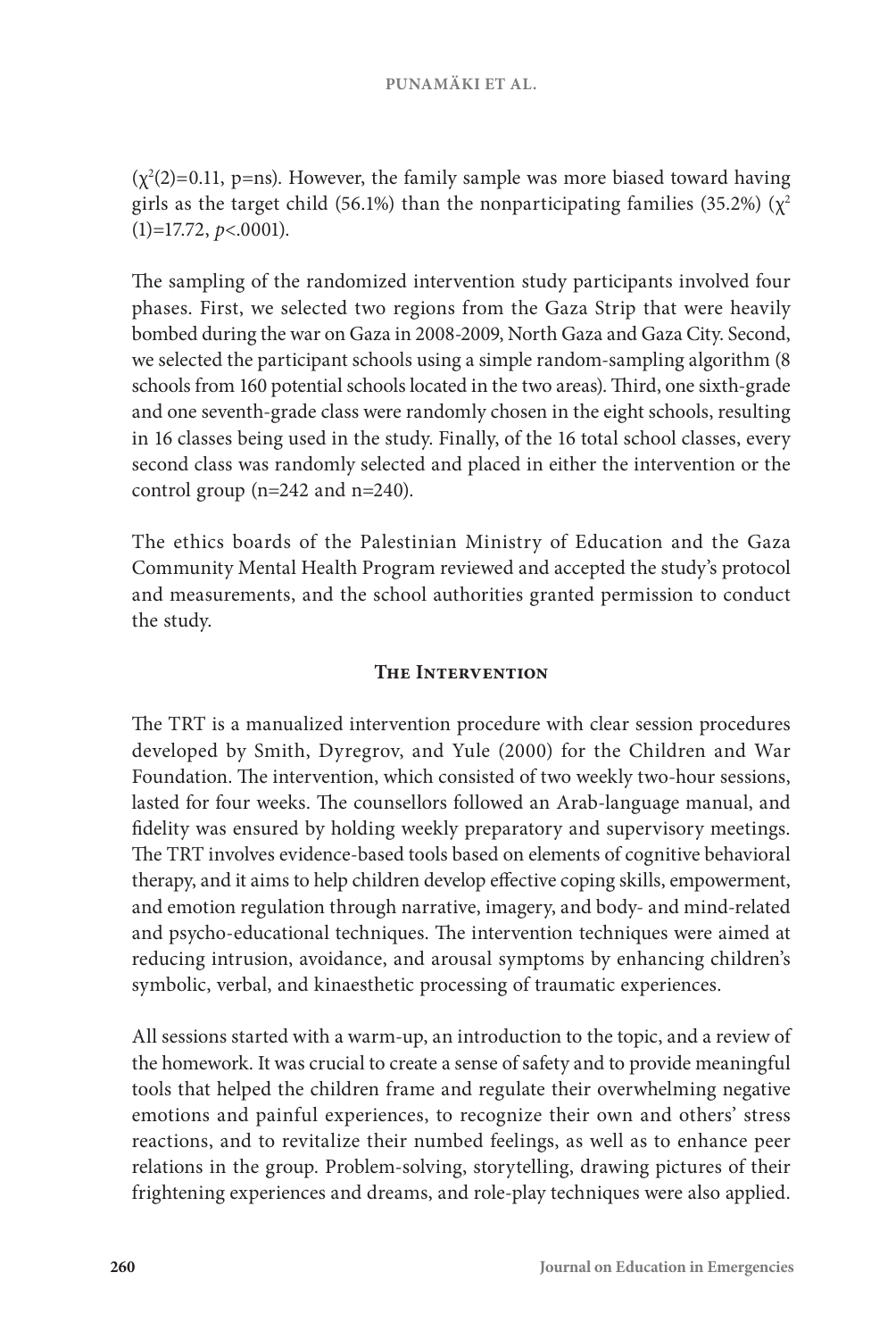Learning and practicing how to regulate their fears and horrors were introduced in a relaxed and playful manner, which taught the children to link their bodily sensations with their traumatic experience, feelings, and emotions. The parents were informed about and encouraged to join in the children's TRT homework, which included sleep hygiene, and talking about dreams and nightmares.

#### **MEASURES**

#### **Family Types**

In a previous study (Punamäki et al. 2017), four family types based on parents' and children's attachment relationships, parenting practices, and sibling relationships were identified by cluster analysis. Parental attachment security was measured by a ten-item scale of "parents' acceptance and willingness to serve as an attachment figure" (Kerns et al. 2000). Mothers and fathers used a five-point scale to indicate how well the descriptions corresponded to their attitudes and behavior toward the target child. The averaged sum variables that were formed showed moderate reliability (Cronbach's α-values .69 for mothers and .68 for fathers). The scale had not previously been used with Palestinian adults. Children's attachment style was measured by the shortened coping strategies questionnaire (CSQ; Finnegan, Hodges, and Perry 1996) and the security scale (Kerns, Klepac, and Cole 1996), which involved 28 everyday situations that reflected avoidant, preoccupied, and secure attachment to mothers. Children answered using two-stage methods (Harter 1982) to evaluate their typical responses to threatening situations. The sum variables formed showed low to moderate reliabilities (Cronbach's α-values .66 for felt security, .63 for avoidant, and .54 for preoccupied attachment styles). The scales had not been used previously with Palestinian children. Parenting practices were assessed by the 20-item child psychological maltreatment questionnaire (Khamis 2000), on which the child participants estimated how well the descriptions fit their parents, and mothers and fathers responded about their own behavior toward the target child using a five-point scale. Three averaged sum variables were constructed for emotional abuse, emotional neglect, and harsh parenting, both separately for the child and combined with the parents (Cronbach's α-values ranging ranging between .77 and .89). The questionnaire had been used previously with Palestinian children and showed good reliability and validity (Khamis 2000). Siblingship quality was assessed by the scale developed by Dunn et al. (1994), which reflected positive (warmth and intimacy) and negative (conflict and rivalry) relationships. Children estimated their interactions with an older (11 items) and a younger (11 items) sibling using a five-point scale. Averaged sum variables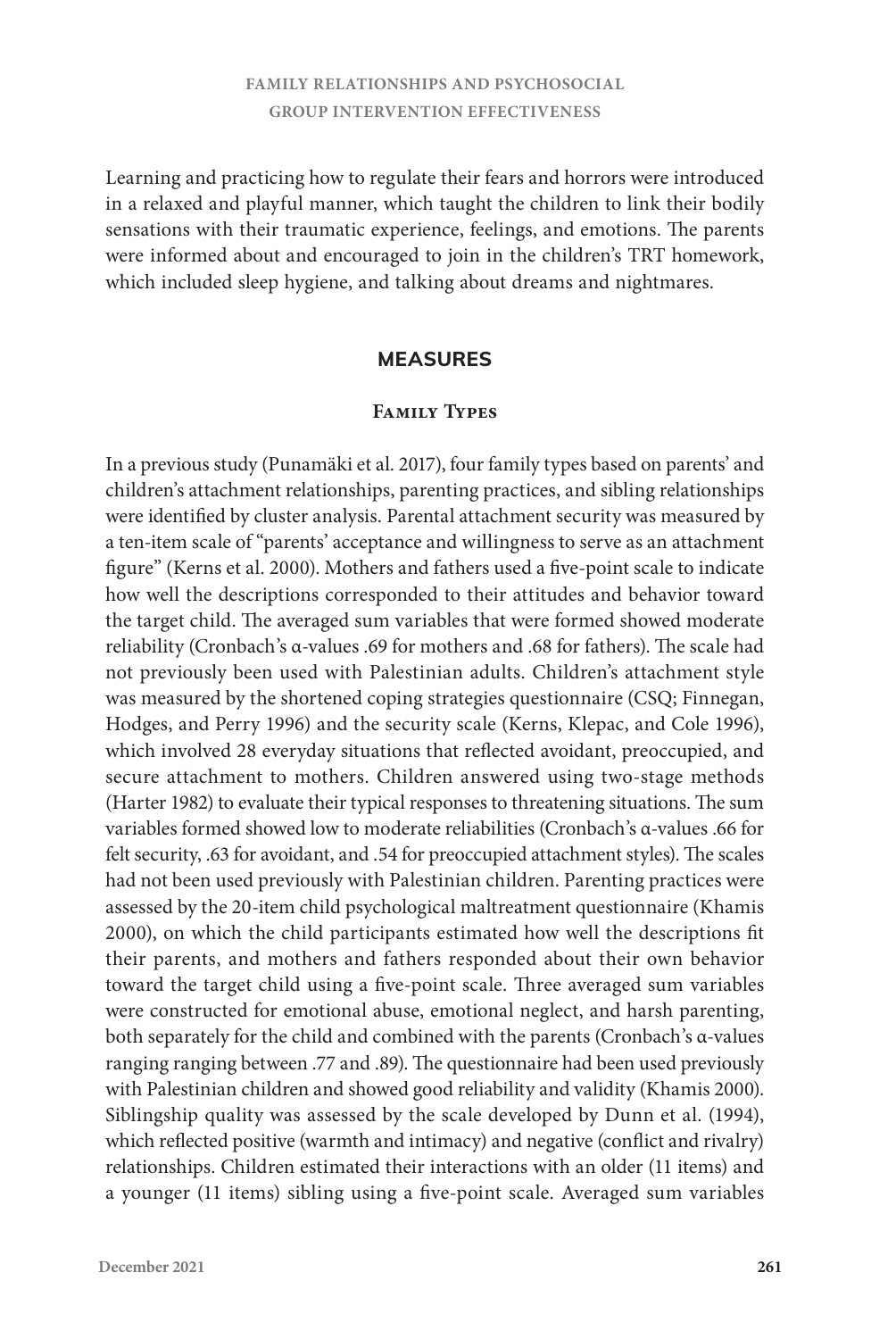were constructed for warmth, intimacy, conflict, and rivalry in siblingship with reasonable reliability (Cronbach's α-values .72, .68, .75, and .79, respectively). The siblingship quality scale had been used previously among Palestinian children, and it showed sufficient reliability and good validity (Diab et al. 2018; Diab et al. 2014; Peltonen et al. 2010).

We used cluster analyses to identify distinct family types, based on 15 sum variables of mother, father, and child attachment, parenting practices, and sibling relationships. Our analysis involved a hierarchical cluster analysis to define the number of initial clusters and the dendrogram for their visual inspection, as well as a K-means cluster analysis to confirm the cluster membership (Tabachnick and Fidell 2013). The analyses identified four family types. In families with security and positive relationships (36.2%, n=102), both parents had high secure attachment and the child showed low avoidant attachment, high warmth and intimacy, and low conflict and rivalry in siblingship; all family members reported low levels of abuse and harsh parenting. In families experiencing insecurity and negative relationships (15.6%; n=44), both parents and the child reported low secure and high avoidant attachments and high abusive and harsh parenting practices, and the siblingships were characterized by high conflict and rivalry and low warmth. In the families with moderately secure and neutral relationships (25.2%; n=71), both parents showed low secure attachment, while the child showed mixed secure and insecure attachments, combined with positive sibling relationships; all family members reported moderate levels of abusive and harsh parenting practices. Finally, in the families with discrepant experiences (23.0%; n=65), both parents showed high secure attachment, while the child showed low secure and high avoidant attachments. The parents reported very low abuse and harsh parenting practices, while the children reported that both were high. For a more detailed description of these measures and methods for forming the family system types, see Punamäki et al. (2017).

## **Children's Mental Health: Symptoms and Resources**

## Children's PTSD

We evaluated the symptoms using the 13-item Children's Revised Impact Event Scale (CRIES-13; Dyregrov, Gjestad, and Raundalen 2002). The scale covers the three core dimensions: re-experiencing (4 items), avoidance (4 items), and hyperarousal (5 items) symptoms. Children indicated on a four-point scale how often they had experienced each symptom during the previous two weeks (from 0, "not at all," to 4, "often"). A total score was constructed showing moderate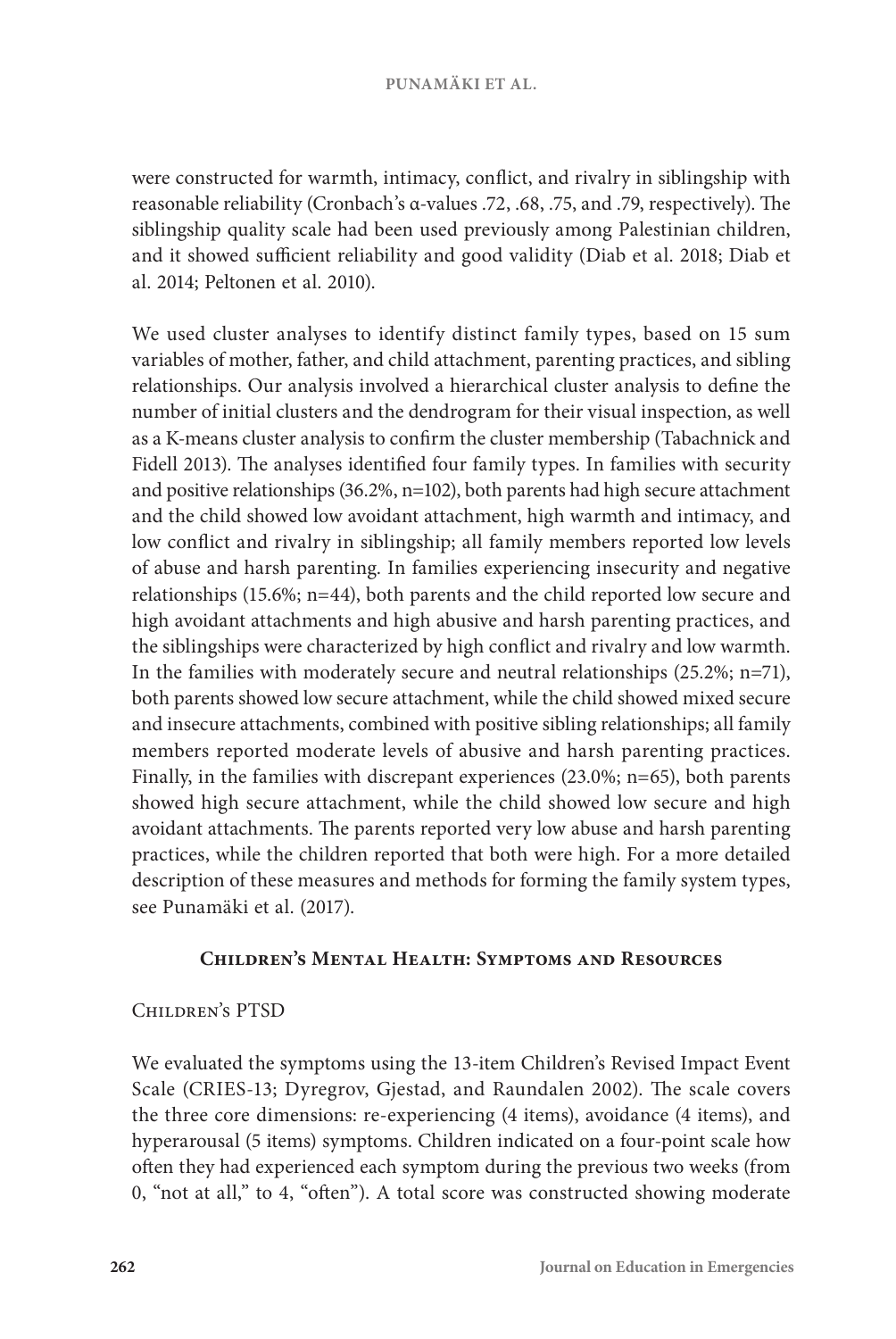reliabilities (Cronbach's α-values .62 at T1, .72 at T2, and .63 at T3). The CRIES-13 has been shown to be reliable and is validated for use with Palestinian children (Kolltveit et al. 2012; Veronese et al. 2019), although use of the PTSD concept in ongoing life-threatening conditions has been criticized (Altawil, El Asam, and Khadaroo 2018).

### Children's emotional and conduct problems

We used the Strengths and Difficulties Questionnaire (SDQ; Goodman, Meltzer, and Bailey 1998) to measure emotional and conduct problems. Emotional problems include symptoms of depression and anxiety, and conduct problems include hyperactive and aggressive behaviors. All four scales contain five items that describe behaviors, thoughts, and moods. The children used a three-point scale to estimate how well the description fit them (0, "not at all," 1, "somewhat," 2, "yes, fits well"). We constructed sum scores for emotional and conduct problems, both of which showed good reliability (Cronbach's α-values for emotional problems .71 at T1, .73 at T2, and .72 at T3, and for conduct problems .79 at T1, .76 at T2, and .75 at T3). The SDQ had been used previously with Palestinian children, and showed good or moderate reliability and good validity (El-Khodary and Samara 2020; Peltonen et al. 2010; Thabet, Stretch, and Vostanis 2000).

## Children's positive resources

We used the 14-item Mental Health Continuum-Short Form (MHC-SF) for youth (Keyes et al. 2008) to measure the degree of emotional and social resources available to children. The scale includes dimensions of positive emotional affects ("I have warm and trusting relationships with others"), psychological autonomy and self-acceptance ("I feel happy"), and social contribution and coherence ("The way our society works makes sense to me"). Children used a five-point scale to evaluate how often they had felt or thought in the described ways during the previous month (0, "never," 1, "rarely," 2, "sometimes," 3, "often," 4, "every day"). We calculated total sum variables (Cronbach's α-values .83 at T1, .82 at T2, and .85 at T3).

## PROSOCIAL BEHAVIOR

We used the five-item prosocial behavior scale of the SDQ (Goodman et al. 1998) that covers willingness to share with and help others. Examples of the prosocial behavior items are "I usually share toys and school tools with other children" and "I help other people if something bad happens to them or if I see them upset."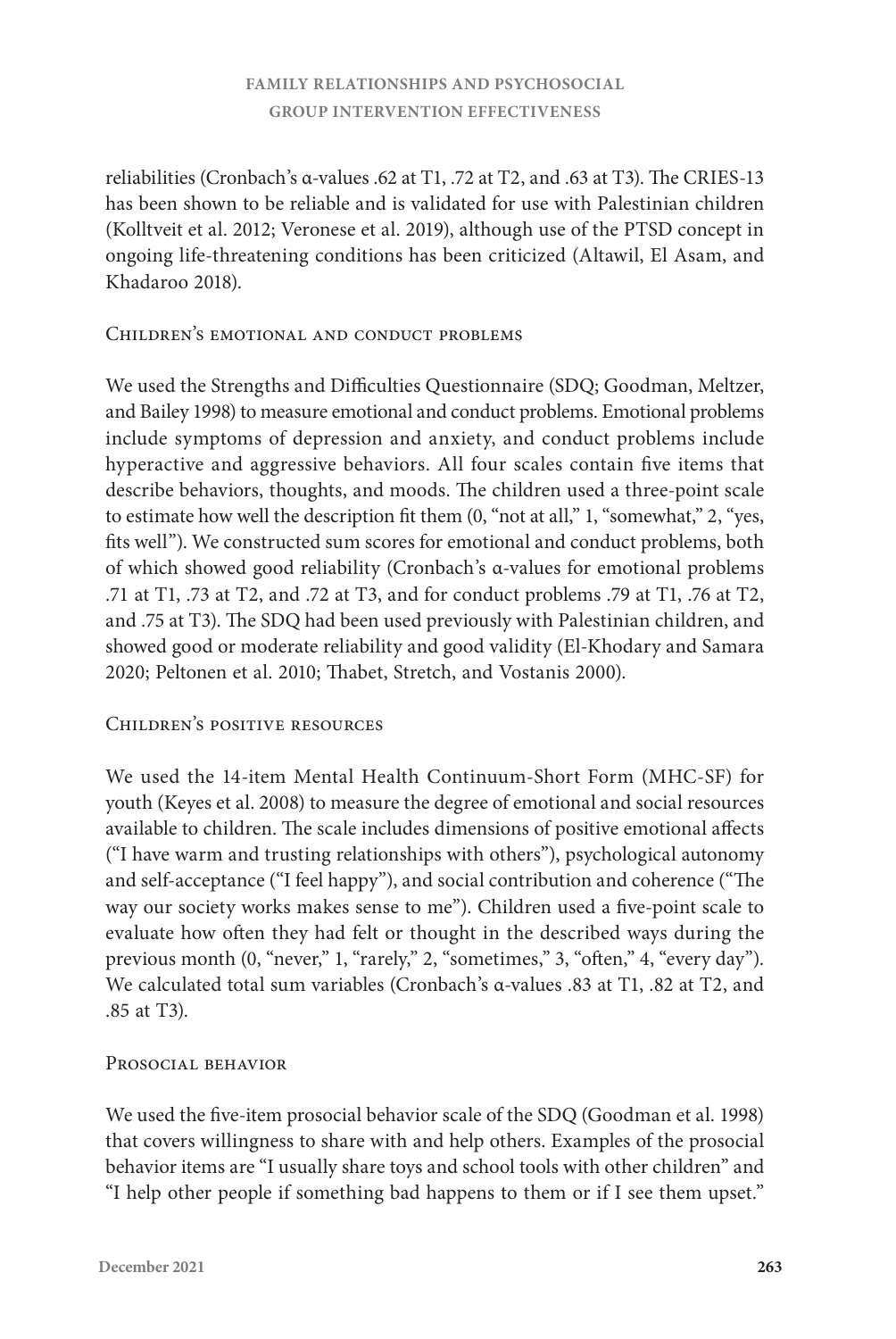The children used the three-point scale to evaluate how well the descriptions fit them (0, "not at all," 1, "somewhat," 2, "yes, fits well"). We constructed a sum variable of prosocial behavior, but the internal consistency was weak (Cronbach's α-values .63 at T1, .62 at T2, and .65 at T3).

#### Children's traumatic war experiences

We measured traumatic war experiences by a scale of 14 traumatic events corresponding to Criterion A of the PTSD diagnosis in *Diagnostic and Statistical Manual of Mental Disorders* (American Psychiatric Association 2013), which include experiencing and witnessing actual or threatened serious injury or death. The children reported whether they had had such an experience during the war (0, "no," 1, "yes"). We constructed a sum variable by counting the "yes" answers.

#### Demographic variables

Mothers and fathers reported family income, parental education, work situation, family size, nature of the family (extended or core), and their children's ages and genders.

## Translations

The research instruments for sibling relationships, parenting practices, CRIES-13, SDQ, and traumatic war experiences scales were available in Arabic. For the present study, a bilingual psychologist first translated the children's and parents' attachment scales from English into Arabic and the research group then translated it back.

#### **Statistical Analyses**

We conducted all analyses using IBM SPSS Statistics 25. We present the distributions of demographic variables as percentages, and we determined correlations between study variables using the Pearson Cross Product method. To analyze how family type is associated with the effectiveness of the TRT psychosocial intervention, we applied multiple repeated-measure analyses of variance with covariates (MANCOVA) to a three-wave (baseline T1, post-intervention T2, and followup T3) assessment of PTSD symptoms, emotional and conduct problems, and positive resources and prosocial behavior. We calculated the main effects for time (T1, T2, and T3, indicating dependent variables) and independent betweensubject variables of the intervention versus the control group and four family types (security and positive relationships, insecurity and negative relationships, discrepant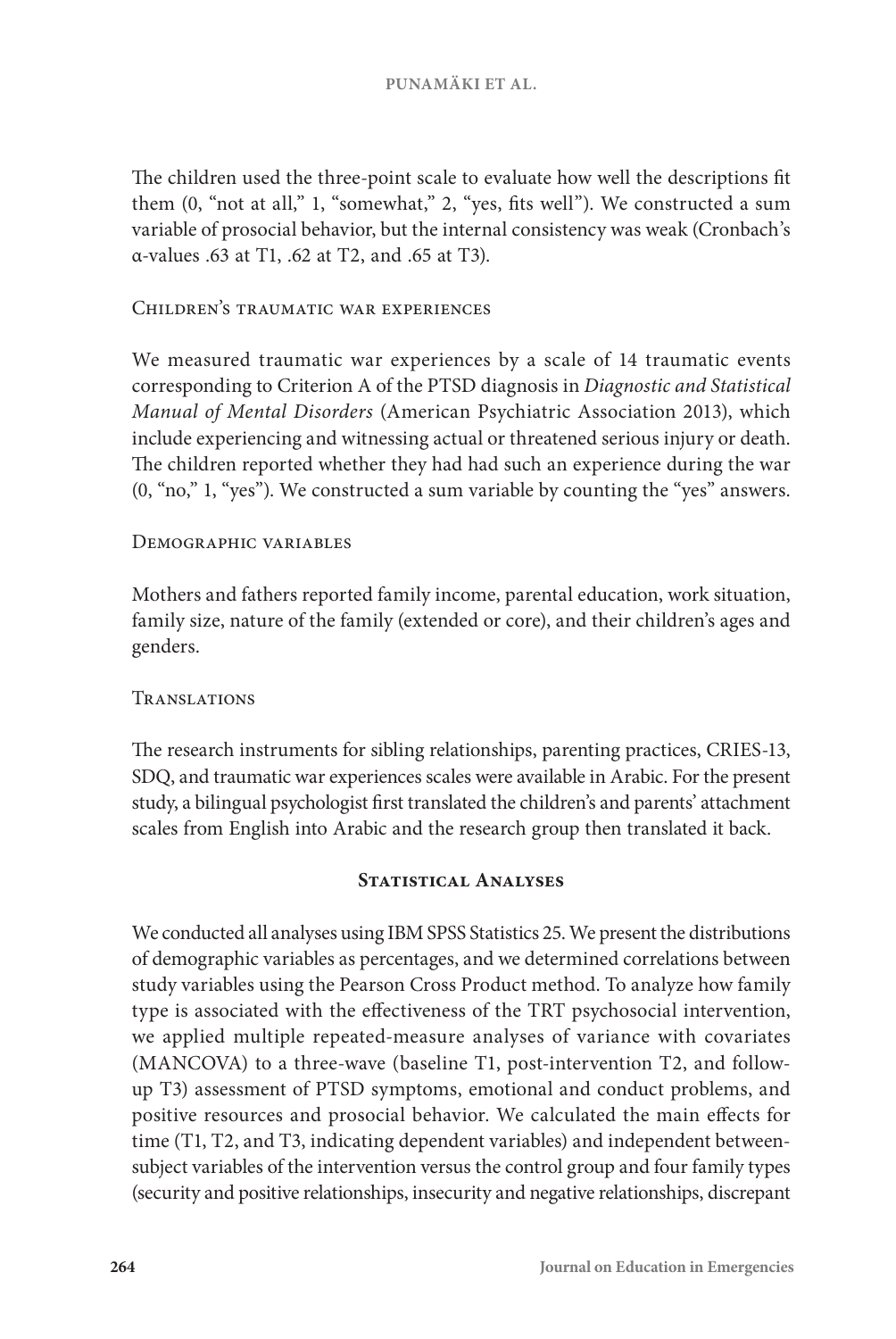experiences, and moderately secure and neutral relationships). We further tested the interaction term between the intervention and family types, and included children's traumatic war experiences and gender as the covariates. We analyzed the tests of within-subject contrasts (three-wave assessment) as either linear or quadratic.

The sample included 16 school classes, with 30 pupils per class on average. The nonindependence of their responses could cause bias, due to the reduced sample variation in cluster sampling (Ukoumunne et al. 1999). The within-school class biases were checked by estimating the intraclass correlations, the average being .036 (CI=.018-.059), and the design effects (DEFFs, all <2.00). The design effects were close to one for the attachment, parenting practices, and siblingship variables, and ranged between 1.5 and 2.78 for emotional and conduct problems in some of the assessment points.

There may be floor and ceiling effects, as children from different family types may report either maximum or minimum scores of mental health problems and psychosocial resources. The criterion for the flooring effect is that more than 15 percent of the children from a certain family type would score the lowest values of mental health problems or resources. The corresponding ceiling effect is that more than 15 percent of children from a certain family type would score the highest values of mental health problems or resources. We found a flooring effect for conduct problems (22.5%) in children from families with secure and positive relationships, and a ceiling effect for prosocial behavior in children from families with secure and positive relationships (27.4%) and from families with moderately secure and neutral relationships (22.5%). However, as the values were not outliers, we did not replace them.

## **RESULTS**

#### **Descriptive Statistics**

Table 1 shows the demographic characteristics reported by the parents and children. About a quarter (24%) of the fathers had a university education, while fewer than 10 percent of the mothers had one. Despite their education, about half (49%) of the fathers were unemployed, and almost all (93%) of the mothers worked at home. The statistics correspond with the problematic economic and social situation in the Gaza Strip that is largely caused by the Israeli military siege and international economic boycott (UN OCHA 2009). As for family size, about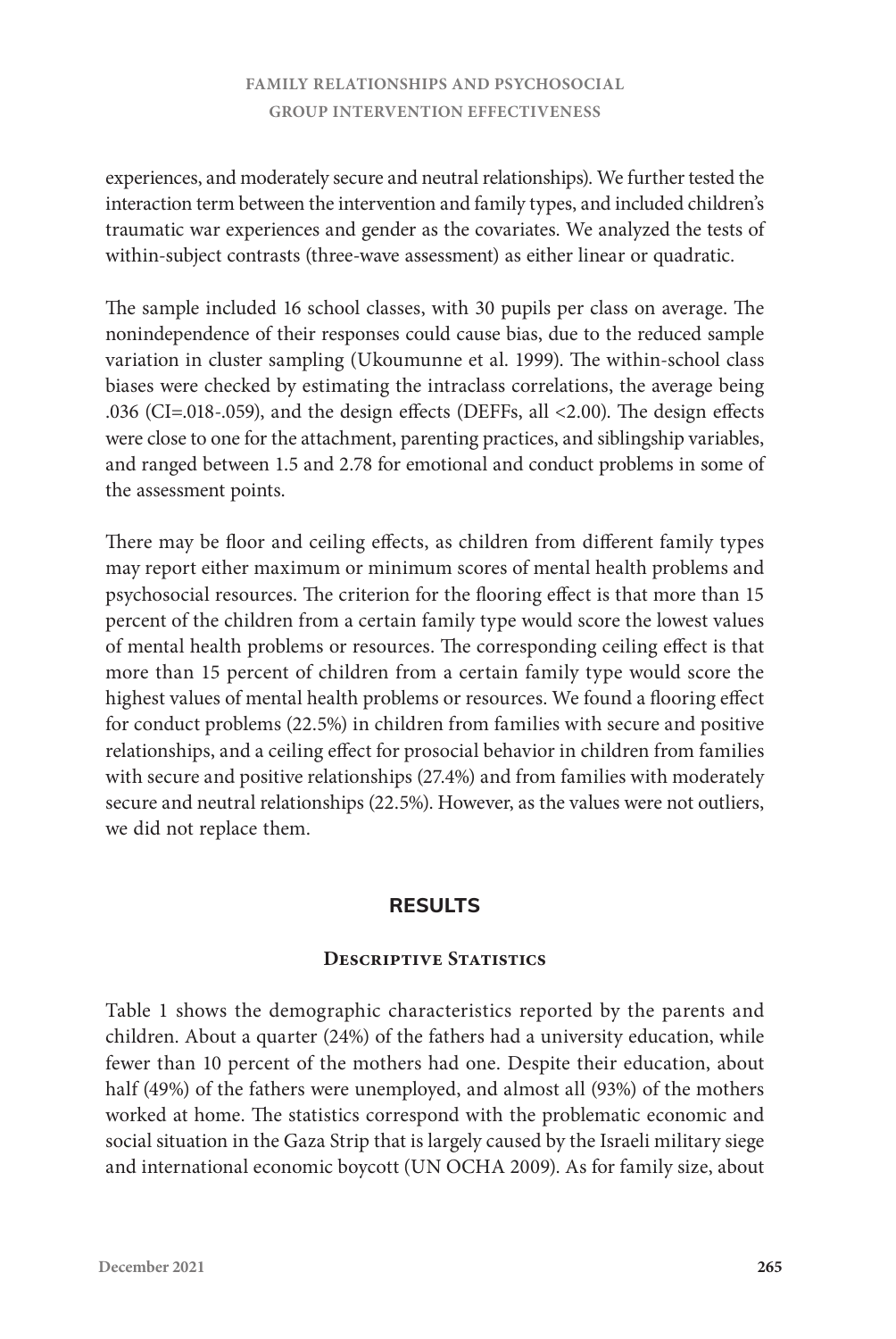#### **PUNAMÄKI ET AL.**

a quarter (26%) of families had more than eight children, and almost one-third (29%) of the participants lived in extended families.

|                                      | %    | $\boldsymbol{N}$ |
|--------------------------------------|------|------------------|
| Place of living <sup>a</sup>         |      |                  |
| City                                 | 84.3 | 284              |
| Refugee camp                         | 3.3  | 11               |
| Village                              | 12.5 | 42               |
| Status <sup>a</sup>                  |      |                  |
| Refugee                              | 11.3 | 38               |
| Citizen                              | 88.7 | 299              |
| Father's education <sup>b</sup>      |      |                  |
| Elementary                           | 21.1 | 69               |
| Preparatory                          | 28.3 | 93               |
| Secondary                            | 26.2 | 86               |
| University                           | 24.4 | 80               |
| Mother's education <sup>a</sup>      |      |                  |
| Elementary                           | 19.6 | 66               |
| Preparatory                          | 32.4 | 109              |
| Secondary                            | 39.9 | 134              |
| University                           | 8.0  | 27               |
| Father's work situation <sup>b</sup> |      |                  |
| Unemployed                           | 49.3 | 161              |
| Worker                               | 12.8 | 42               |
| Public employee                      | 24.9 | 82               |
| Entrepreneur/<br>self-employed       | 13.1 | 43               |
| Mother's work situation <sup>a</sup> |      |                  |
| Works at home                        | 93.2 | 314              |
| Worker                               | 3.0  | 10               |
| Public employee                      | 3.9  | 13               |
| Family type <sup>a</sup>             |      |                  |
| Immediate                            | 61.9 | 209              |
| Extended                             | 28.9 | 97               |
| Tribe                                | 9.1  | 31               |

*Table 1:* Percentage and Frequencies of Demographic Factors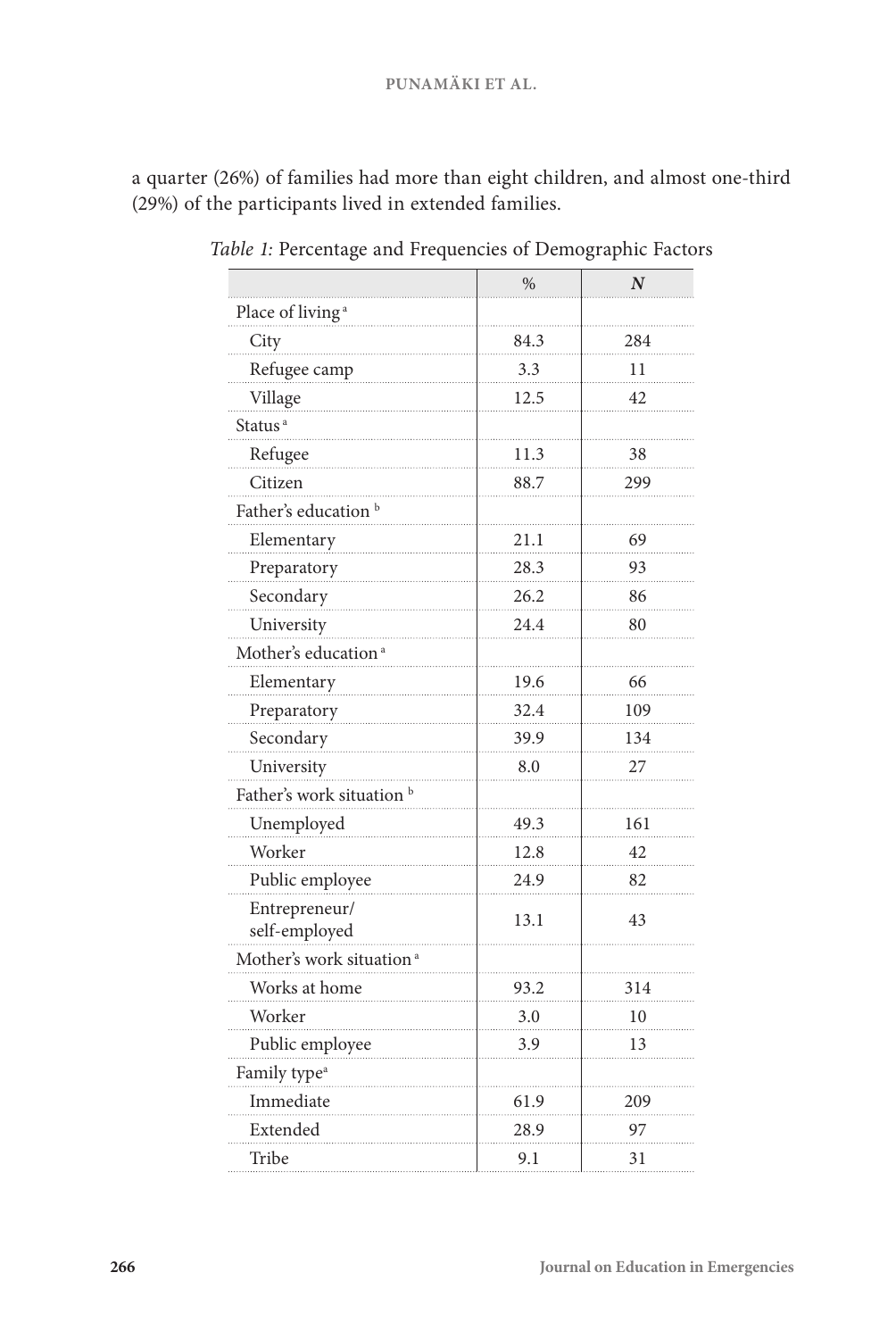| Family size <sup>a</sup> |      |     |
|--------------------------|------|-----|
| Small $(1-4)$            | 23.8 |     |
| Medium $(5-7)$           | 50.0 | 168 |
| Large (8 or more)        |      |     |

*Note:* <sup>a</sup> N=336-337; mother-reported, difference due to missing information; b N=328; father-reported

The supplemental table (see Appendix) presents the means, standard deviations, and bivariate correlations between children's mental health problems and psychosocial resources and the covariates at baseline, post-intervention, and follow-up. The results show that emotional and conduct problems were significantly correlated within a single assessment and between the three assessments, whereas PTSD symptoms were not significantly correlated with emotional and conduct problems within or between assessment times. However, PTSD symptoms were correlated with each other between the three assessment times. Traumatic war experiences were positively correlated with children's mental health problems at the three assessment times, except for follow-up PTSD symptoms. Correlation analysis further revealed that boys reported more conduct disorders and girls more positive resources at all assessment times. Boys reported more than girls traumatic war experiences.

## **Family Type, Intervention, and Children's Mental Health**

Table 2 summarizes the MANCOVA's main and interaction effects between intervention and family type on children's mental health problems and psychosocial resources at baseline, post-intervention, and follow-up (F and  $\eta^2$  values). In terms of the impact family type has on the effectiveness of the intervention, the results showed significant interaction effects on emotional problems and positive resources between the intervention and family types, whereas the intervention and family type had separate main effects on PTSD symptoms and prosocial behavior, and family type alone had a main effect on conduct problems. Figures 1a and 1b illustrate the impact family type had on changes in emotional problems in the intervention (1a) and control (1b) groups, and on changes in positive resources in the intervention (Figure 2a) and control (Figure 2b) groups.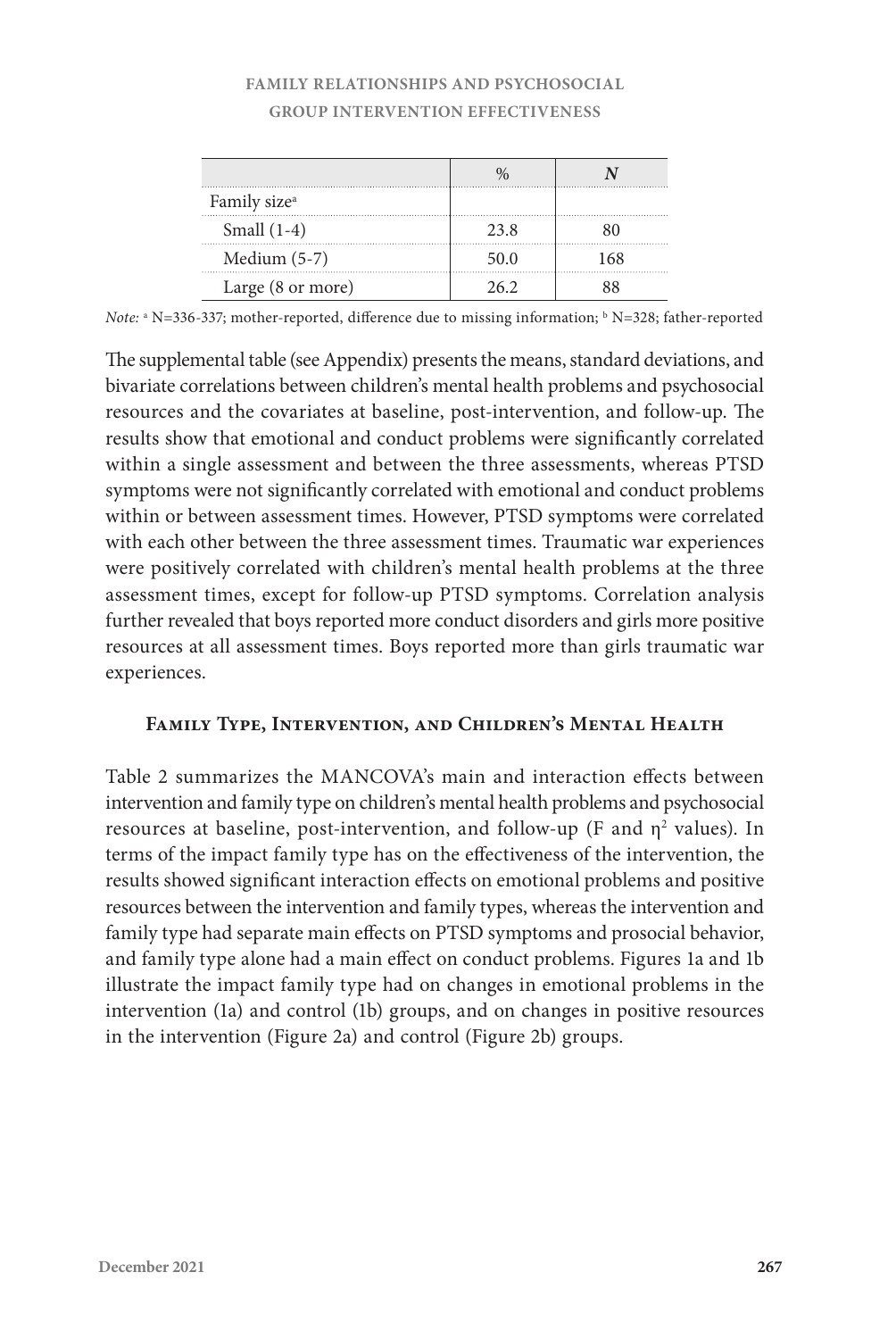#### **PUNAMÄKI ET AL.**

# *Table 2:* Summary of Repeated-Measure MANCOVA Main and Interaction Effects of Psychosocial Intervention and Family Types on Change in PTSD<sup>a</sup> Symptoms, Emotional and Conduct Problems, and Positive Resources across Three-Wave Follow-Up: F-values and Partial Eta Squared *η*<sup>2</sup>

|                                                      | <b>PTSD</b> Symptoms        |          | <b>Emotional Problems</b>     |          | <b>Conduct Problems</b>      |          | <b>Positive Resources</b>    |       | Prosocial Behavior         |          |
|------------------------------------------------------|-----------------------------|----------|-------------------------------|----------|------------------------------|----------|------------------------------|-------|----------------------------|----------|
| Within-subject $\text{ANCOVA}^b$                     | $F$ -values $c$             | $\eta^2$ | $F$ -values $c$               | $\eta^2$ | $F$ -values <sup>c</sup>     | $\eta^2$ | $F$ -values <sup>c</sup>     | $n^2$ | $F$ -values <sup>c</sup>   | $\eta^2$ |
| Main effects<br>Time                                 | $3.28*$                     | 0.01     | $5.87**$                      | 0.02     | $6.47**$                     | 0.03     | 2.41                         | 0.01  | 2.66                       | 0.01     |
| (pre-, postfollow-up)                                | $4.42*$ Linear              |          | $8.22**$ Linear               |          | $10.80***$ Quadratic         |          | $3.91*$ Quadratic            |       | $3.79*$ Linear             |          |
| Intervention groups                                  | $5.77**$<br>$9.77**$ Linear | 0.02     | 1.04                          | 0.01     | 0.66                         | 0.01     | 0.31                         | 0.01  | $2.88*$<br>$4.48*$ Linear  | 0.01     |
| Family type                                          | 2.10                        | 0.03     | 1.95                          | 0.02     | $2.55*$<br>$2.61*$ Quadratic | 0.03     | $3.35**$<br>$5.34***$ Linear | 0.04  | $2.99**$<br>$3.06*$ Linear | 0.04     |
| Interaction effects<br>Intervention * Family<br>type | 0.91                        | 0.01     | $2.06*$<br>$3.84**$ Quadratic | 0.03     | 0.64                         | 0.01     | $2.79**$<br>$4.34**$ Linear  | 0.03  | 0.70                       | 0.01     |
| Covariates                                           |                             |          |                               |          |                              |          |                              |       |                            |          |
| Traumatic war events                                 | 1.67                        | 0.01     | 0.97                          | 0.01     | 0.92                         | 0.01     | 1.83                         | .01   | 0.76                       | 0.01     |
| Gender                                               | 1.83                        | 0.01     | 0.89                          | 0.01     | $3.30*$<br>$4.88*$ Linear    | 0.02     | 0.68                         | .01   | 1.02                       |          |

*Note:* a PTSD symptoms; b Mauchly's test did not violate the sphericity assumption for PTSD, positive resources, and prosocial behavior, but violated the sphericity assumption for emotional problems, F(2,305)=11.42, p<.003, and conduct problems, F(2,305)=9.18, p<.01. For these variables, Huyn-Felt corrected results are reported (for others Greenhouse-Geisser). <sup>c</sup> The upper F-values are for within-subject effects and the lower F-values are for within-subject contrasts (either linear or quadratic; not reported, if within-subject effect is nonsignificant)

\*p<.05, \*\* p<.01, \*\*\* p<.001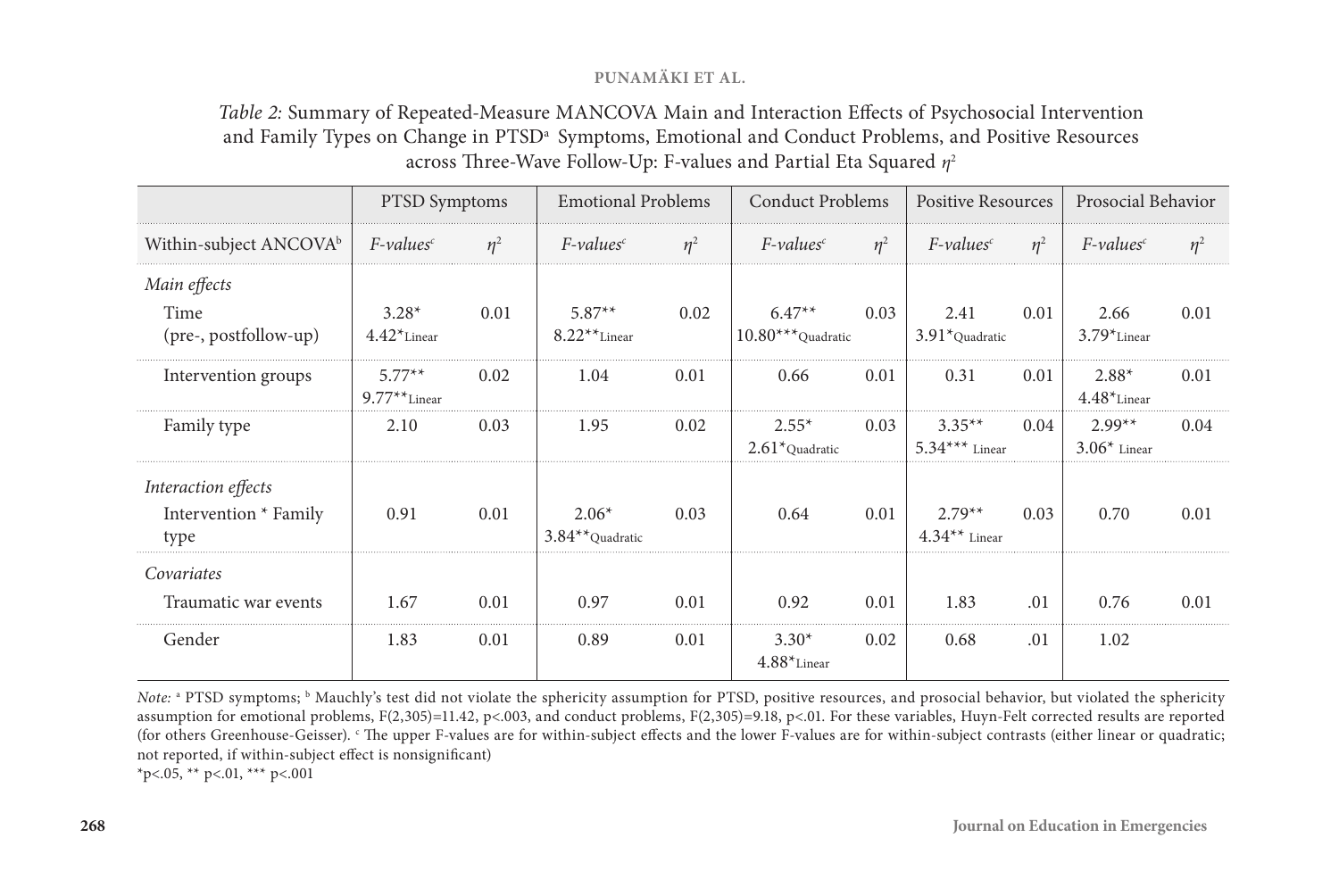

*Figure 1a:* Emotional Problems According to Family Types— Intervention Group *Figure 1a:* Emotional Problems According to Family Types**—** Intervention Group

Figure 1b: Emotional Problems According to Family Types-Control Group

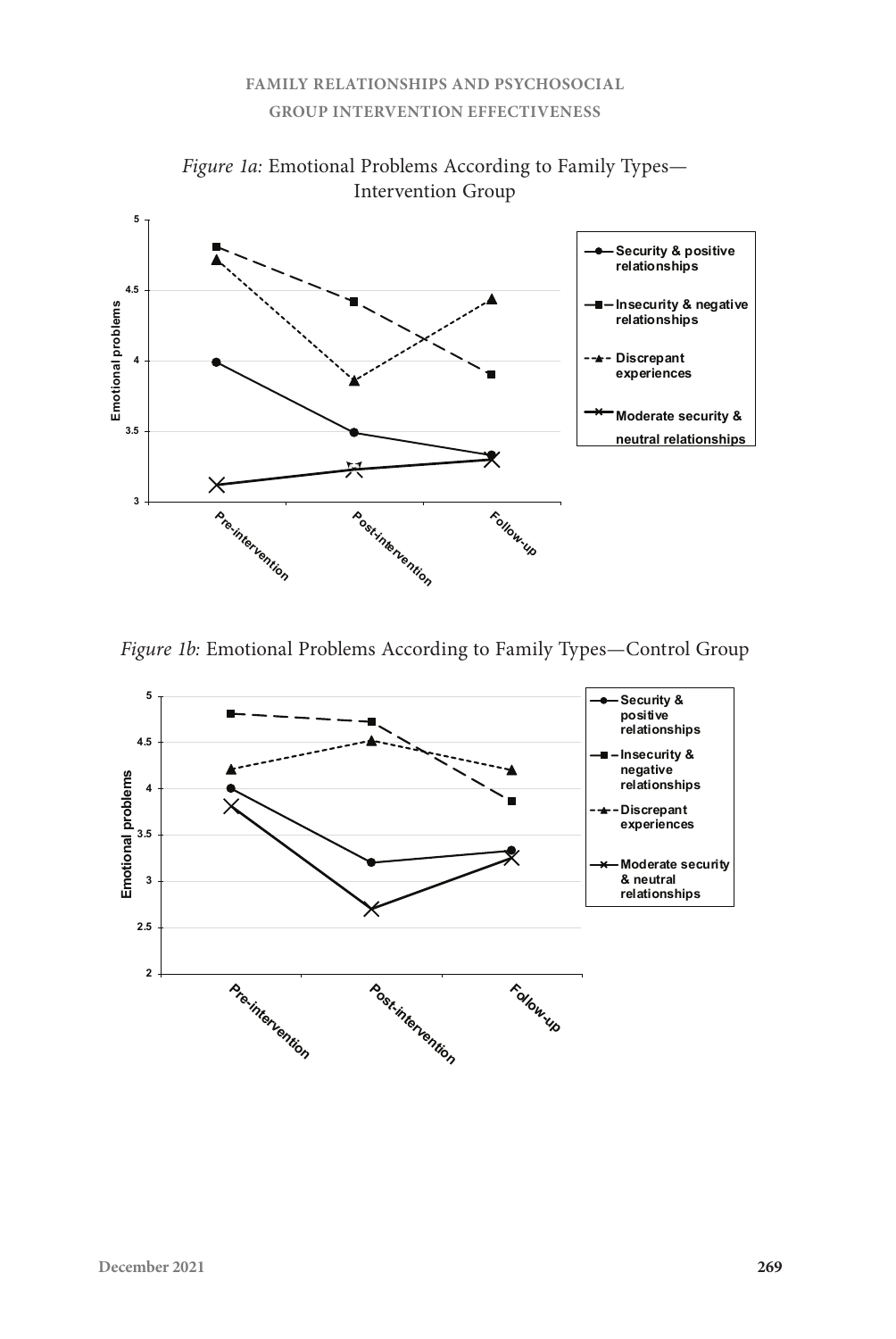

Figure 2a: Positive Resources According to Family Types-Intervention Group

*Figure 2b:* Positive Resources According to Family Types—Control Group



4 In accordance with the compensation hypothesis, children from families with insecure and negative relationships and discrepant experiences benefitted from the TRT intervention. As illustrated in Figure 1a, among children from families with insecure and negative relationships, emotional problems decreased significantly and linearly from baseline through post-intervention to follow-up in the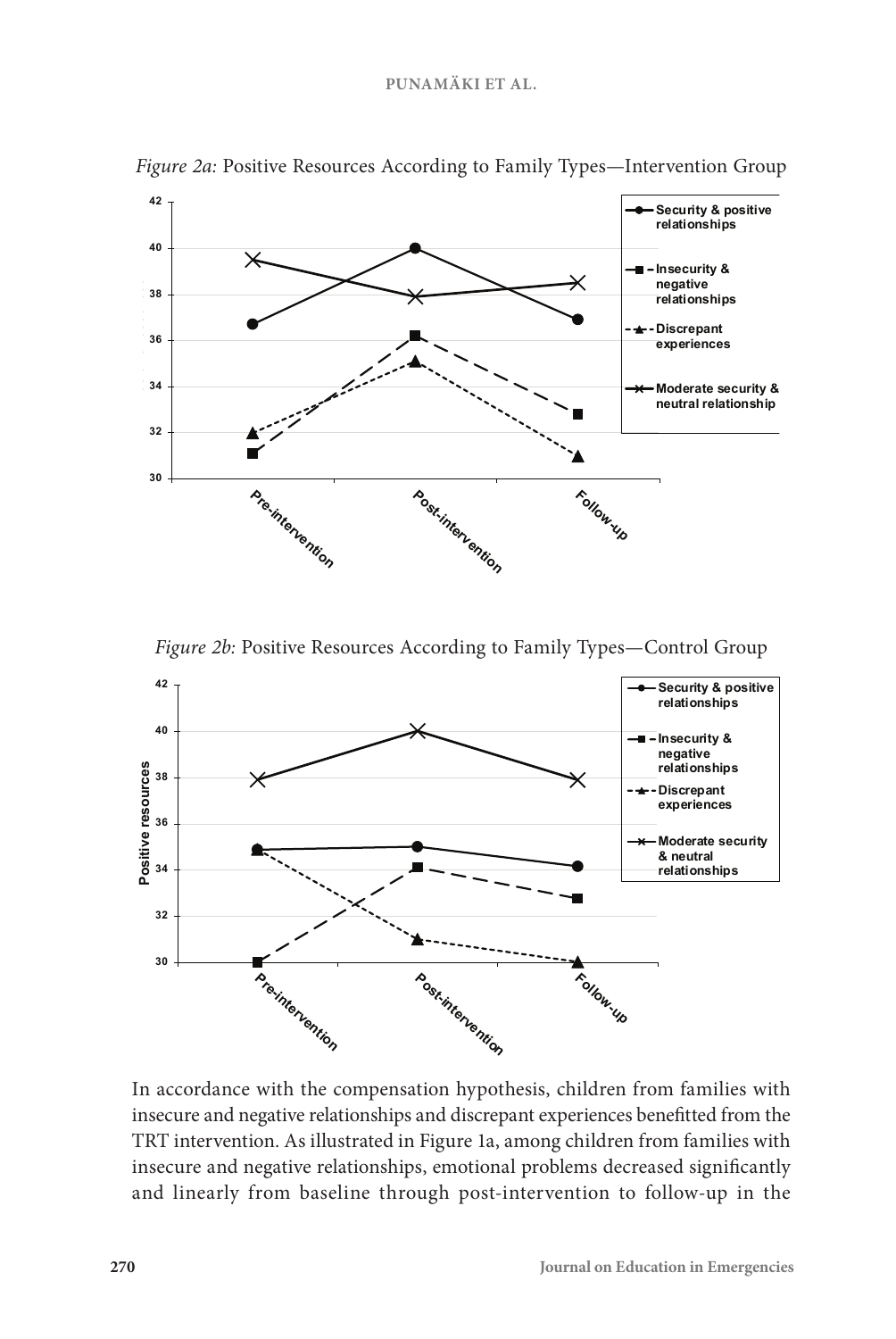intervention group. Among children from families with discrepant experiences, emotional problems decreased from baseline to post-intervention, but they then increased by follow-up, which indicates a quadratic change.

Further, in accordance with compensation hypothesis, children from families with insecure and negative relationships and discrepant experiences reported an increase in positive resources from baseline to post-intervention in the intervention group, as illustrated in Figure 2a. However, positive resources then decreased by follow-up, which indicates quadratic change.

Buffering hypothesis was substantiated concerning emotional problems, but not positive resources. Among children from families with secure and positive relationships emotional problems decreased linearly in the intervention group. Further, emotional problems decreased also in control group from baseline to postintervention among children from families with secure and positive relationships and with moderately secure and neutral relationships.

Table 2 also shows repeated-measure main effects of time and intervention on mental health problems and psychosocial resources**.** Significant time main effects indicate that PTSD symptoms and emotional problems decreased linearly, whereas conduct problems decreased quadratically from baseline through postintervention into follow-up. The general change in terms of positive resources and prosocial behavior was not significant, although the within-subject contrasts were significant. Significant intervention main effects indicated that PTSD symptoms decreased linearly and prosocial behavior increased linearly, especially in the intervention group.

The family types differed significantly (between-subject effects) in children's general levels of emotional problems (F(3,244)=9.23, p<.0001) and conduct problems (F(3,244)=11.52, p<.0001), as well as in positive resources (F(3,244)=16.23, p<.0001), and prosocial behavior (F(3,244)=8.07, p<.0001). Children from the families with secure and positive relationships and moderately secure and neutral relationships showed the lowest levels of emotional and conduct problems, while those in the families with insecure and negative relationships and discrepant experiences showed the highest levels. Meanwhile, children in the families with secure and positive relations and moderately secure and neutral relations showed the highest levels of positive resources and prosocial behavior, while those with insecure and negative relations and discrepant experiences showed the lowest.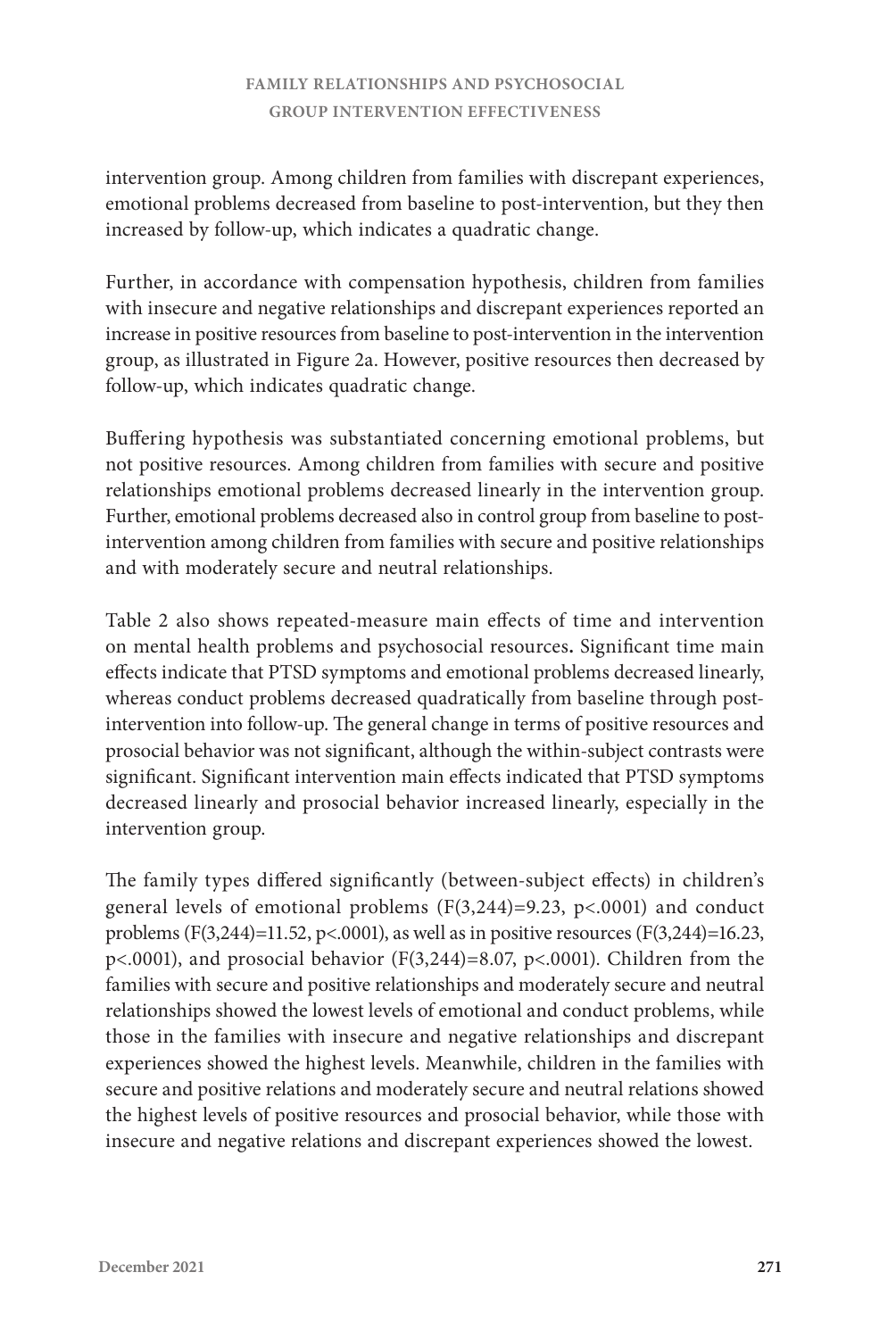Child gender was a significant covariate, but the effect of interaction between gender and family type, when added in the within-measure MANCOVA analysis, was nonsignificant. Traumatic war events were a nonsignificant covariate, which indicates that they did not affect the family type and intervention-related mental health changes.

#### **DISCUSSION**

The present study analyzed how dynamic family relationships influence the effectiveness of psychosocial interventions in improving children's mental health after experiencing war in the Palestinian context. Research on traumatized children emphasizes the importance of families as helping agents (Betancourt et al. 2013; Panter-Brick et al. 2014), and secure and supportive relationships are known to contribute to good mental health and even to function as buffers against the negative effects of war (Barber et al. 2005; Eltanamly et al. 2021; Montgomery 2011). However, few studies have examined the moderating impact of attachment, parenting, or sibling relationships on the effectiveness of help provided to war-traumatized children. In accordance with family systems theories, we employed a personoriented approach to depict the complex dynamics of these relationships (Bergman et al. 2003). Family system dynamics also provided hypotheses about how and why children living in unique family types may benefit differently from psychosocial interventions, here the TRT, dedicated to improving their mental health. Our results supported the compensation hypothesis of psychosocial intervention, as emotional problems decreased and positive resources increased, especially among children from families with insecure and negative relationships and discrepant experiences. The buffering hypothesis was also substantiated, as children from families with secure and positive relationships showed decreased emotional problems both in the intervention and control groups. The hypothesis of accumulation dynamics among children with insecure and negative family relationships was not supported, as the intervention effects were not significant among them.

#### **Why Compensation in War?**

Children from different family types have highly unequal access to social and emotional resources. In families with insecure and negative relationships, children are deprived of familial safety, trust, and warmth, which is especially harmful when experiencing traumatic war events. These children often lack parental support, stabilization, and consoling when afraid and worried. They also have fewer opportunities to learn the optimal cognitive and emotional responses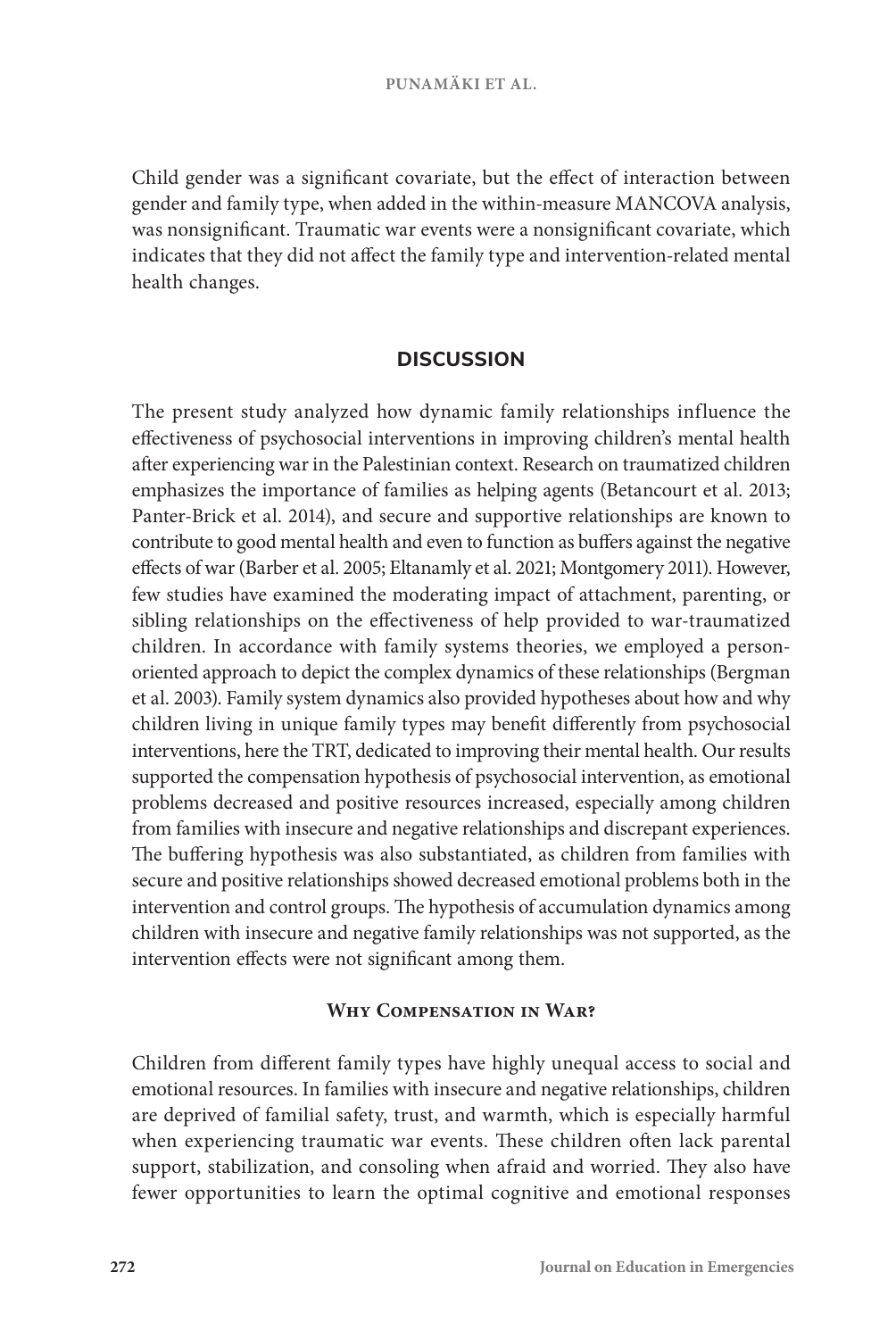needed to manage hardships (Meiser-Stedman 2002), or to share and vent about painful and shameful experiences (Punamäki 2014). Children living in families with discrepant experiences may be more likely to experience a sense of isolation and mistrust, as well as a lack of affiliation and sharing with other family members (Lindblom et al. 2014). Therefore, the core elements of psychosocial interventions, including the TRT, must meet and satisfy the security and survival needs of children whose family relationships are insecure, negative, and discrepant. In other words, interventions can compensate by providing children with experiences that are not possible in their families.

In the TRT, children learn to create a safe place and imaginary helpers, and to enjoy playful ways of learning emotion recognition, regulation, and expression. They gradually learn to manage their overwhelming trauma-related fears and anxieties, and to employ effective coping strategies in multimodal ways through visual, auditory, kinaesthetic, and symbolic activities (Smith et al. 2000). Children can learn to trust their peers through group processes and enjoy the emotional availability of the adult facilitators. These compensation dynamics may also be attributed to feelings of surprise, joy, and empowerment, which explains the effective mental health recovery of children who are habituated to insecurity and disappointing social experiences. In interviews with the participating children, some said they were amazed at how much strength, sense of belonging, and power they could find in themselves. Similar dynamics were documented among torture survivors with insecure attachment styles, who benefitted from therapy treatments once they were able to trust in the benevolence of others (Kanninen, Salo, and Punamäki 2000).

Research has found analogous compensation dynamics around early interventions, biological vulnerability, and adolescents' search for safety. There is evidence that small children from socially deprived environments (e.g., low socioeconomic standing, overcrowded residences, and substance use) especially benefit from good-quality day care (Carneiro and Ginja 2014). Infant-related stressors, such as low birth weight and developmental deficits, can intensify a mother's efforts to provide compensatory and sensitive care, thereby supporting optimal child development (Korja, Latva, and Lehtonen 2012). Compensation dynamics also emerge in conditions where adolescents who have insecure attachment to their parents seek to create secure attachments to their peers and friends, which can result in good mental health (Helsen, Vollebergh, and Meeus 2000; Kobak et al. 2007).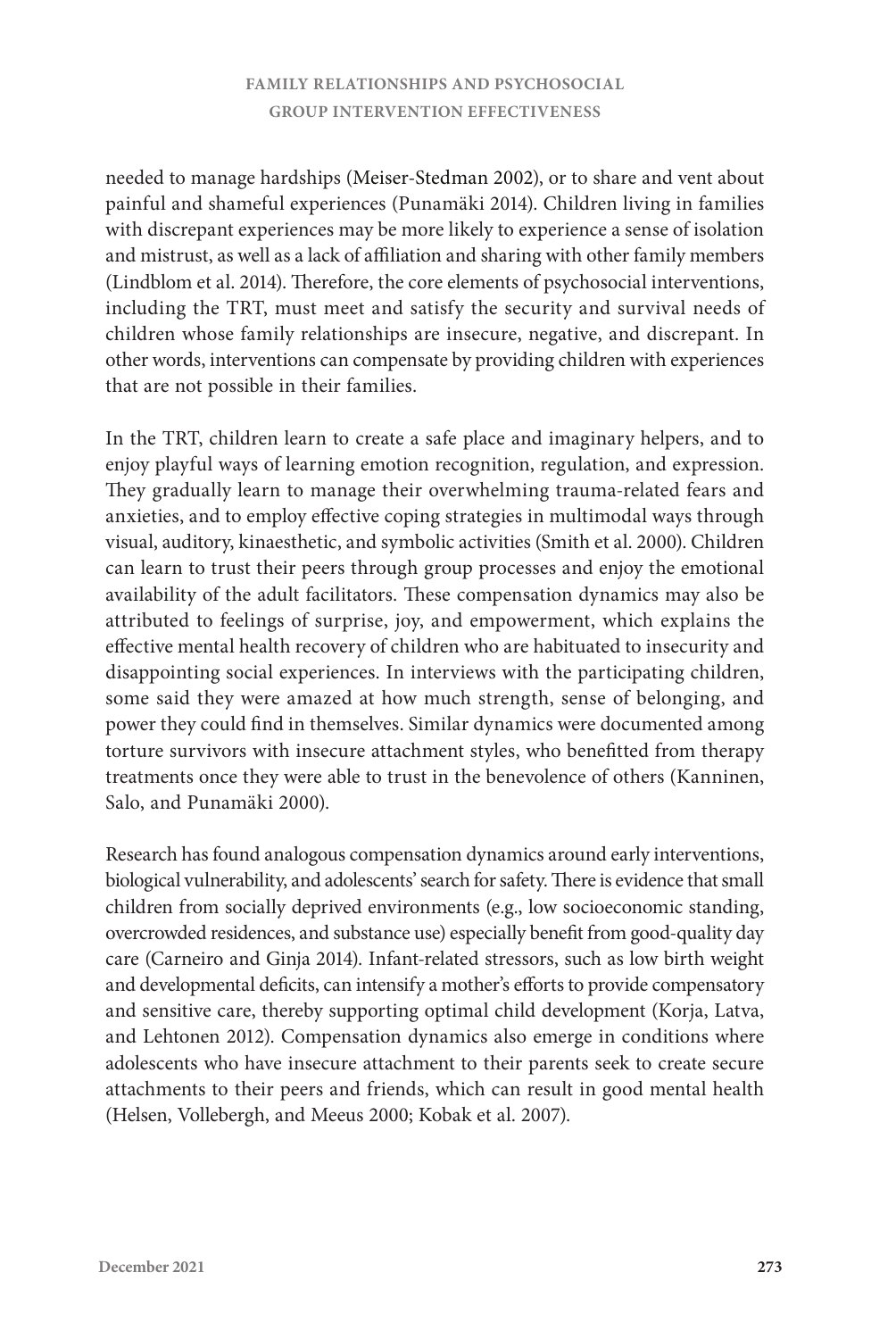We could not find empirical evidence of psychosocial interventions or therapies that work especially well among participants with low resources, which indicates compensation dynamics. The available studies on the preconditions (moderators) of psychosocial interventions among war-traumatized children emphasize their vulnerabilities when explaining the ineffectiveness (Brown et al. 2017), thus implicitly supporting the accumulation hypothesis, which suggests that children who lack social resources are less able to benefit from enriching experiences. Yet, many interventions and therapies for traumatized people (especially those based on attachment theories) explicitly aim at compensating for insecure, neglected, and abusive experiences by providing a safe haven, empowerment, and trust in therapeutic relationships (Kinniburgh et al. 2005), and by improving parental sensitivity and competence and family relations (Johnson et al. 2018).

The buffering hypothesis was substantiated concerning children from families with highly secure and positive relationships. Their emotional symptoms decreased not only in the intervention, but also in the control group, thus suggesting that children in secure families can improve their good mental health without the help of the psychosocial intervention. In other words, these children were not in urgent need of psychosocial help, as time and life itself were healing them. This result emphasizes the importance of tailoring interventions to children's comprehensive needs, including a sense of security in human relationships. Waraffected children should be screened for mental health problems and, according to the triaged model of services (Murray and Jordans 2016), they can be assigned to different interventions based on the severity of their problems and diagnoses. The present study suggests that the screening and treatment assignment could be based on both children's psychosocial vulnerabilities and resources.

The participants in our study have had long-term and multiple exposure to severe war events, such as human and material losses, horrors, and threats to life. Personal exposure was not, however, a significant covariate in the role of family type in the effectiveness analysis. It is possible that high-quality family relationships can decisively enhance children's recovery from traumatic war events, as these families invest greatly in protecting their children during wartime (Panter-Brick et al. 2014; Thabet et al. 2009). However, correlational analysis revealed that a high level of children's traumatic war experiences was significantly associated with a high degree of mental health problems and low psychosocial resources across all assessment points (except PTSD symptoms at follow-up). Traumatic experiences thus constitute a severe threat to children's wellbeing and psychosocial adjustment in war conditions; fortunately, they did not influence the effectiveness of the intervention.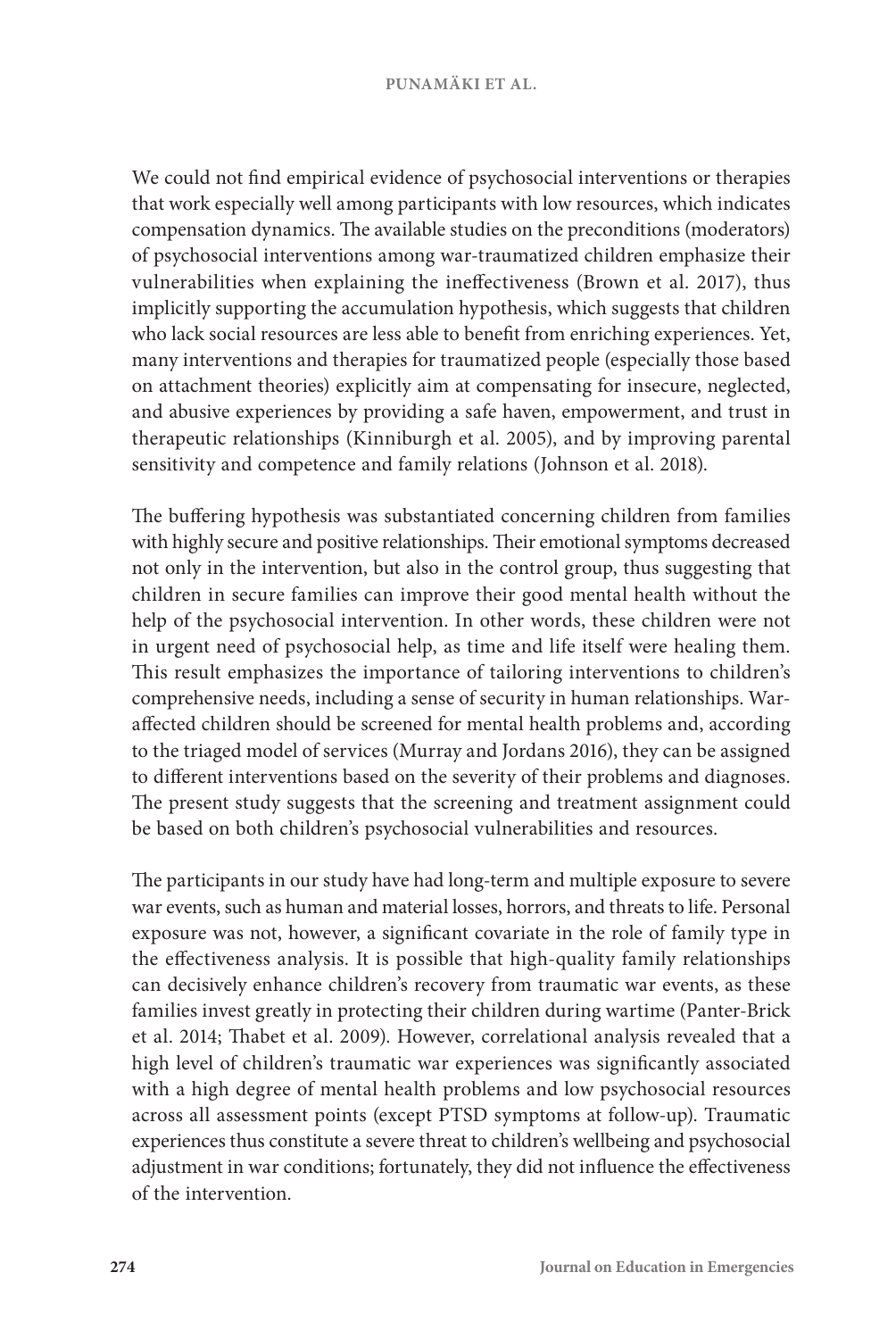#### **Study Limitations and Strengths**

The study deserves criticism for its reliance on self-reports, the use of a cluster analysis method, and the negatively oriented parenting measure. We had to use self-reports of attachment styles due to our limited budget and relatively large sample. To study parents' attachment, a high standard could theoretically be the adult attachment interview, which provides dynamic dimensions of coherence or an unresolved traumatic past (Bakermans-Kranenburg and van IJzendoorn 2009). The criteria for intervention effectiveness (children's PTSD, emotional and conduct problems, and positive resources and prosocial behavior) were also based on self-reports. Clinical interviews on mental health problems would have been more accurate and insightful than their own responses, and parent and teacher observations about children's behavior are considered reliable. We used cluster analyses to identify the family types, which is based on the similarities of family members' responses. Latent profile modeling provides goodness-of-fit indices for latent class membership, which might strengthen the determination of cluster numbers and sizes (McCutcheon 2002; Tabachnick and Fidell 2013). Finally, the parenting quality measure was focused on highly negative aspects of parenting, including harsh practices and neglect. This choice was based on earlier studies on the transgenerational transmission of trauma (Yehuda, Halligan, and Grossman 2001); including supportive and loving parenting styles would have provided more information and validity.

The study contributes to family systems and trauma research by identifying dynamic family groups based on relevant relationships in attachment, parenting, and siblingship subsystems. The person-oriented family approach enabled us to obtain insightful information about the relationships between civilian mothers, fathers, children, and siblings in the highly stressful and traumatic sociopolitical context of war, military violence, and the struggle for national independence. A family systems approach is considered important but is seldom studied empirically. The dynamic approach is also appropriate, as a large number of families have been forced to flee from their homes due to war, persecution, and human rights abuses and to seek safety and refuge in more peaceful countries.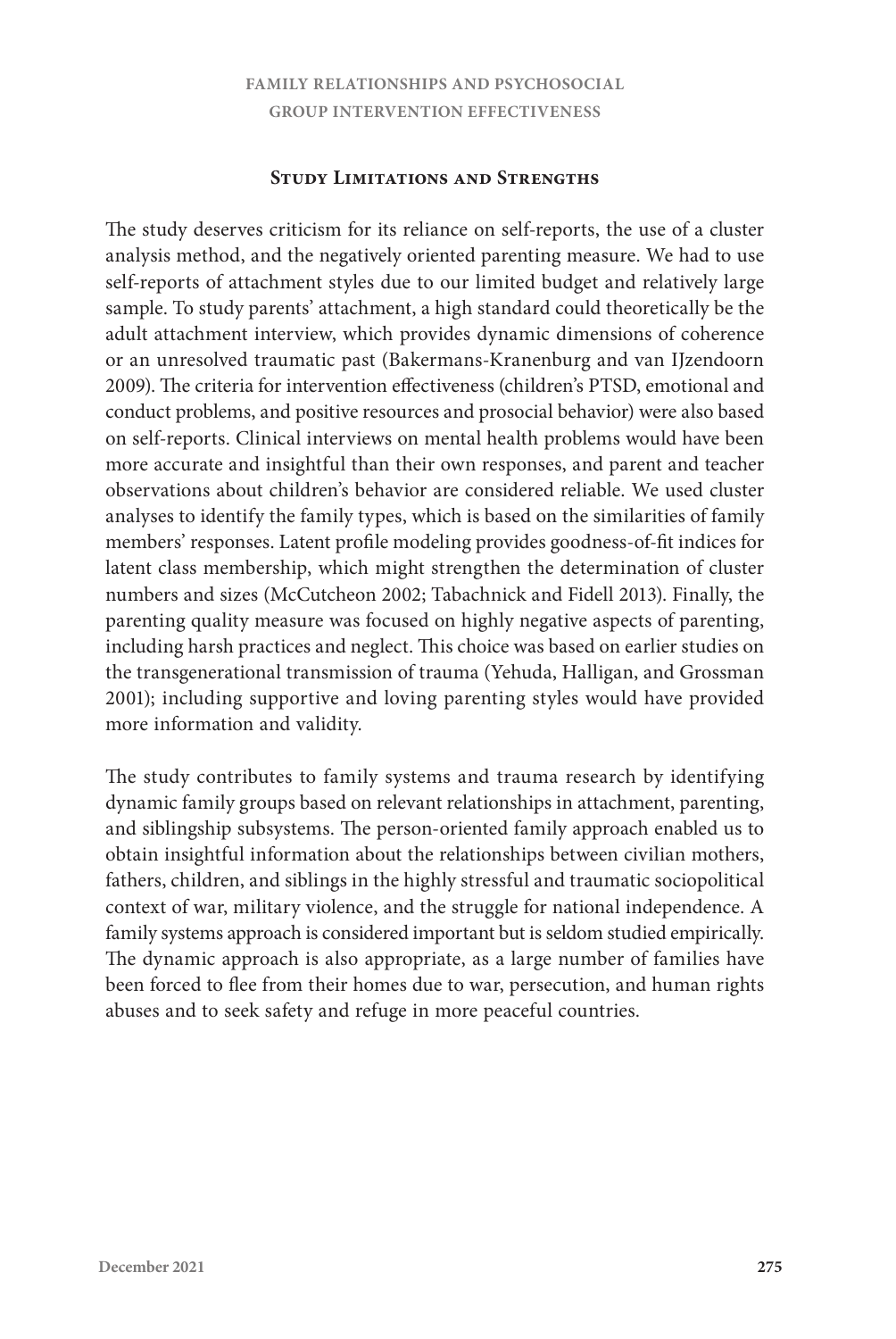# **CONCLUSIONS**

The political-military situation involving siege, occupation, and international boycott is depriving Palestinian children of governmental protection, safety, and basic human rights. Families carry the heavy burden of shielding their children from insecurity, and from the detrimental effects of war and violence. Psychosocial interventions, including the TRT, can help to maintain children's positive mental health; this effect may be even more pronounced when families struggle with overwhelming insecurity.

# **REFERENCES**

- Al-Hassan, Suha, and Hanan Takash. 2011. "Attributions and Attitudes of Mothers and Fathers in Jordan." *Parenting* 11 (2-3): 142-51. [https://doi.org/10.1080/1](https://doi.org/10.1080/15295192.2011.585559) [5295192.2011.585559.](https://doi.org/10.1080/15295192.2011.585559)
- Al-Krenawi, Alean, and John R. Graham. 2005. "Marital Therapy for Arab Muslim Palestinian Couples in the Context of Reacculturation." *The Family Journal* 13 (3): 300-10. https://doi.org/10.1177/1066480704273640.
- Altawil, Mohamad A. S., Aiman El Asam, and Ameerah Khadaroo. 2018. "The Effectiveness of Therapeutic and Psychological Intervention Programs in PTC-GAZA." *Journal of Child & Adolescence Trauma* 11: 473-86. https:// doi.org/10.1007/s40653-018-0213-0.
- American Psychiatric Association. 2013. *Diagnostic and Statistical Manual of Mental Disorders,* 5th ed. Arlington, VA: American Psychiatric Association.
- Bakermans-Kranenburg, Marian J., and Marinus H. van IJzendoorn. 2009. "The First 10,000 Adult Attachment Interviews: Distributions of Adult Attachment Representations in Clinical and Non-Clinical Groups." *Attachment & Human Development* 11 (3): 223-63. http://doi.org/10.1080/14616730902814762.
- Barber, Brian K., Heidi E. Stoltz, and Joseph A. Olsen. 2005. "Parental Support, Psychological Control, and Behavioral Control: Assessing Relevance across Time, Culture, and Method." *Monographs of the Society for Research in Child Development* 70 (4): i-147. https://doi.org/10.1111/j.1540-5834.2005.00365.x.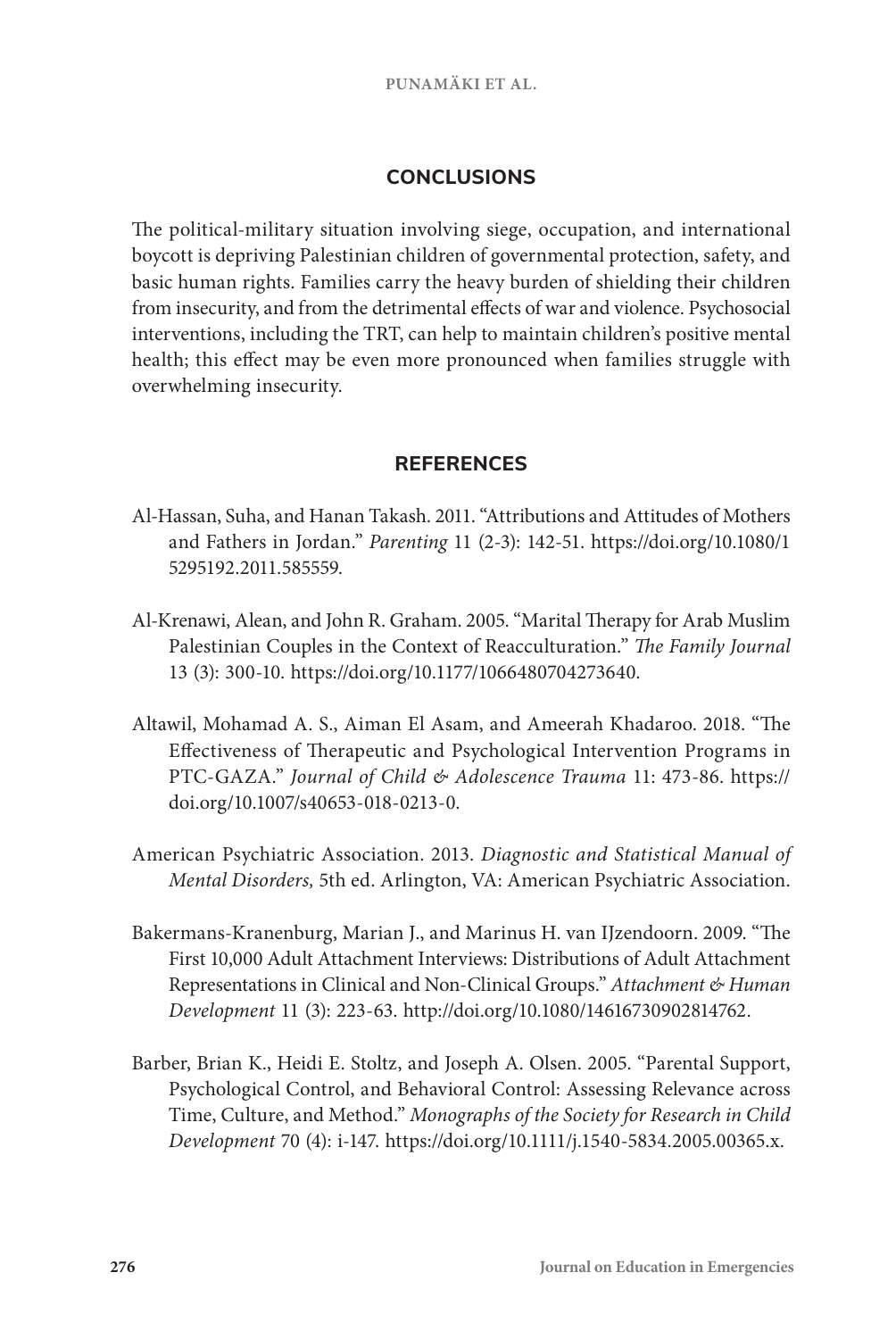- Bergman, Lars R., David Magnusson, and Bassam M. El Khouri. 2003. *Studying Individual Development in an Interindividual Context: A Person-Oriented Approach,* Vol. 4. London: Psychology Press.
- Betancourt, Theresa S., Carmel Salhi, Stephen Buka, Jennifer Leaning, Gillian Dunn, and Felton Earls. 2012. "Connectedness, Social Support and Internalising Emotional and Behavioural Problems in Adolescents Displaced by the Chechen Conflict." *Disasters* 36 (4): 635-55. https://doi.org/10.1111/ j.1467-7717.2012.01280.x.
- Betancourt, Theresa S., Sarah E. Meyers-Ohki, Alexandra P. Charrow, and Wietse A. Tol. 2013. "Interventions for Children Affected by War: An Ecological Perspective on Psychosocial Support and Mental Health Care." *Harvard Review of Psychiatry* 21 (2): 70-91. https://doi.org/10.1097/HRP.0b013e318283bf8f.
- Bonanno, George A. 2004. "Loss, Trauma, and Human Resilience: Have We Underestimated the Human Capacity to Thrive after Extremely Aversive Events?" *American Psychologist* 59 (1): 20-28. https://doi.org/10.1037/0003- 066x.59.1.20.
- Bosqui, Tania Josiane, and Bassam Marshoud. 2018. "Mechanisms of Change for Interventions Aimed at Improving the Wellbeing, Mental Health and Resilience of Children and Adolescents Affected by War and Armed Conflict: A Systematic Review of Reviews." *Conflict and Health* 12 (1): 1-17. [https://doi.](https://doi.org/10.1186/s13031-018-0153-1) [org/10.1186/s13031-018-0153-1](https://doi.org/10.1186/s13031-018-0153-1).
- Bowlby, John. 1969. *Attachment and Loss, Vol. 1: Attachment.* London: The Tavistock Institute of Human Relations.
- Brown, R. C., A. Witt, J. M. Fegert, F. Keller, M. Rassenhofer, and P. L. Plener. 2017. "Psychosocial Interventions for Children and Adolescents after Man-Made and Natural Disasters: A Meta-Analysis and Systematic Review." *Psychological Medicine* 47 (11): 1893-1905. https://doi.org/10.1017/S0033291717000496.
- Bryant, Richard A. 2016. "Social Attachments and Traumatic Stress." *European Journal of Psychotraumatology* 7 (1): 29065. [https://doi.org/10.3402/ejpt.](https://doi.org/10.3402/ejpt.v7.29065) [v7.29065](https://doi.org/10.3402/ejpt.v7.29065).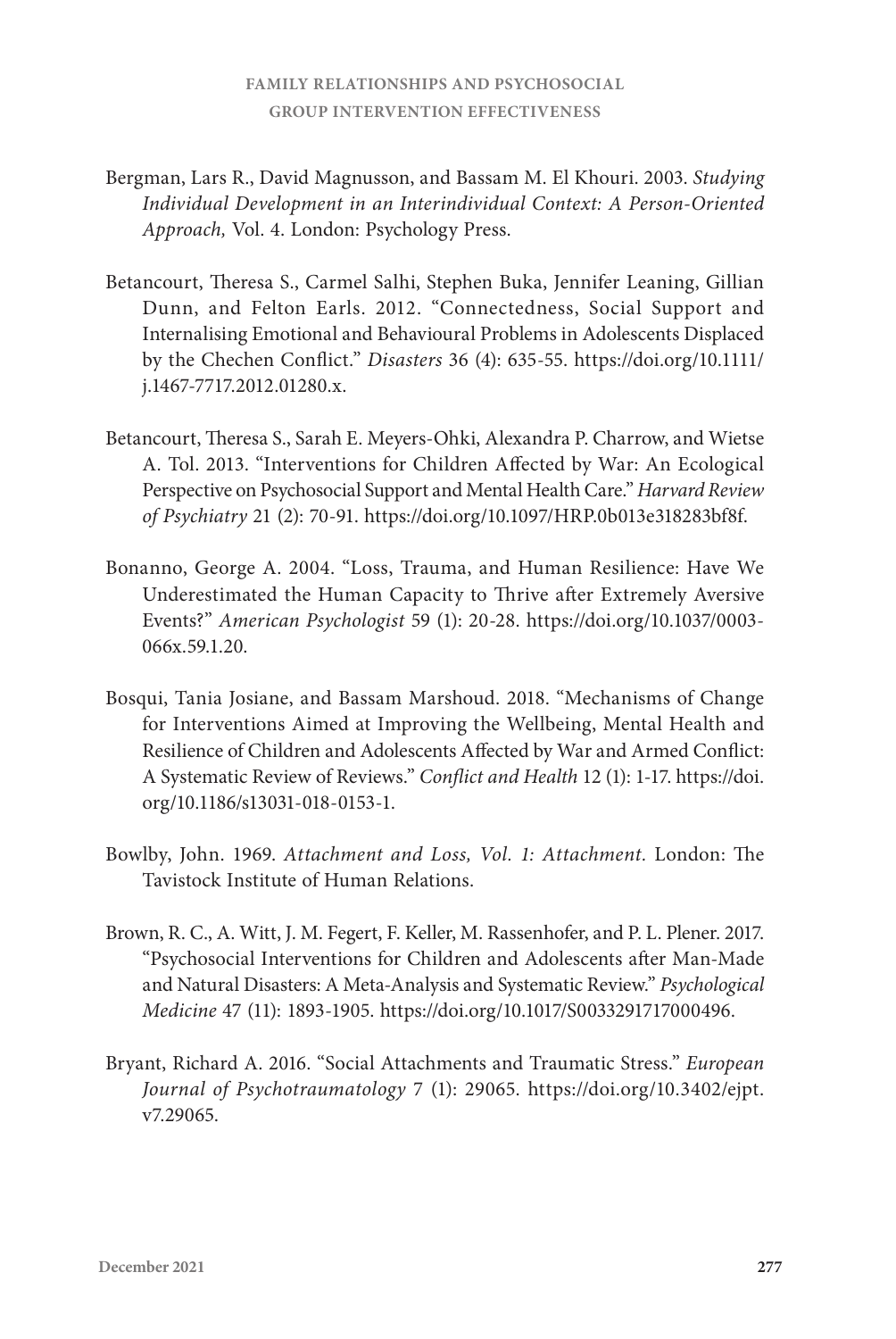- Carneiro, Pedro, and Rita Ginja. 2014. "Long-Term Impacts of Compensatory Preschool on Health and Behavior: Evidence from Head Start." *American Economic Journal: Economic Policy* 6 (4): 135-73. [https://doi.org/10.1257/](https://doi.org/10.1257/pol.6.4.135) [pol.6.4.135.](https://doi.org/10.1257/pol.6.4.135)
- Charlson, Fiona, Mark van Ommeren, Abraham Flaxman, Joseph Cornett, Harvey Whiteford, and Shekhar Saxena. 2019. "New WHO Prevalence Estimates of Mental Disorders in Conflict Settings: A Systematic Review and Meta-Analysis." *The Lancet* 394 (10194): 240-48. [https://doi.org/10.1016/S0140-](https://doi.org/10.1016/S0140-6736(19)30934-1) [6736\(19\)30934-1.](https://doi.org/10.1016/S0140-6736(19)30934-1)
- Cohen, Judith A., Anthony P. Mannarino, and Laura K. Murray. 2011. "Trauma-Focused CBT for Youth Who Experience Ongoing Traumas." *Child Abuse & Neglect* 35 (8): 637-46. https://doi.org/10.1016/j.chiabu.2011.05.002.
- Coyne, James C., Geraldine Downey, and Julia Boergers. 1992. "Depression in Families: A Systems Perspective." In *Rochester Symposium on Developmental Psychopathology: Developmental Perspectives on Depression,* edited by Dante Cicchetti and Sheree L. Toth, 211-49. Rochester, NY: University of Rochester Press.
- Crittenden, Patricia McKinsey, and Rudi Dallos. 2009. "All in the Family: Integrating Attachment and Family Systems Theories." *Clinical Child Psychology and Psychiatry* 14 (3): 389-409. https://doi.org/10.1177/1359104509104048.
- Diab, Marwan, Raija-Leena Punamäki, Esa Palosaari, and Samir R. Qouta. 2014. "Can Psychosocial Intervention Improve Peer and Sibling Relations among War‐Affected Children? Impact and Mediating Analyses in a Randomized Controlled Trial." *Social Development* 23 (2): 215-31. [https://doi.org/10.1111/](https://doi.org/10.1111/sode.12052) [sode.12052](https://doi.org/10.1111/sode.12052).
- Diab, Safwat Y. M. 2011. *The Psychosocial Factors That Undermine Children's Academic Potentials: A Multi-Level Study of the Main Psychosocial Factors That Contribute to Palestinian Children's Academic Underachievement.* Berlin: Lambert Academic Publishing.
- Diab, Safwat Y. M., Marja Guillaume, and Raija-Leena Punamäki. 2018. "Ecological Approach to Academic Achievement in War and Military Violence: Mediating and Moderating Role of School, Family, and Child Characteristics." *The Elementary School Journal* 119 (1) :1-28. https://doi.org/10.1086/698730.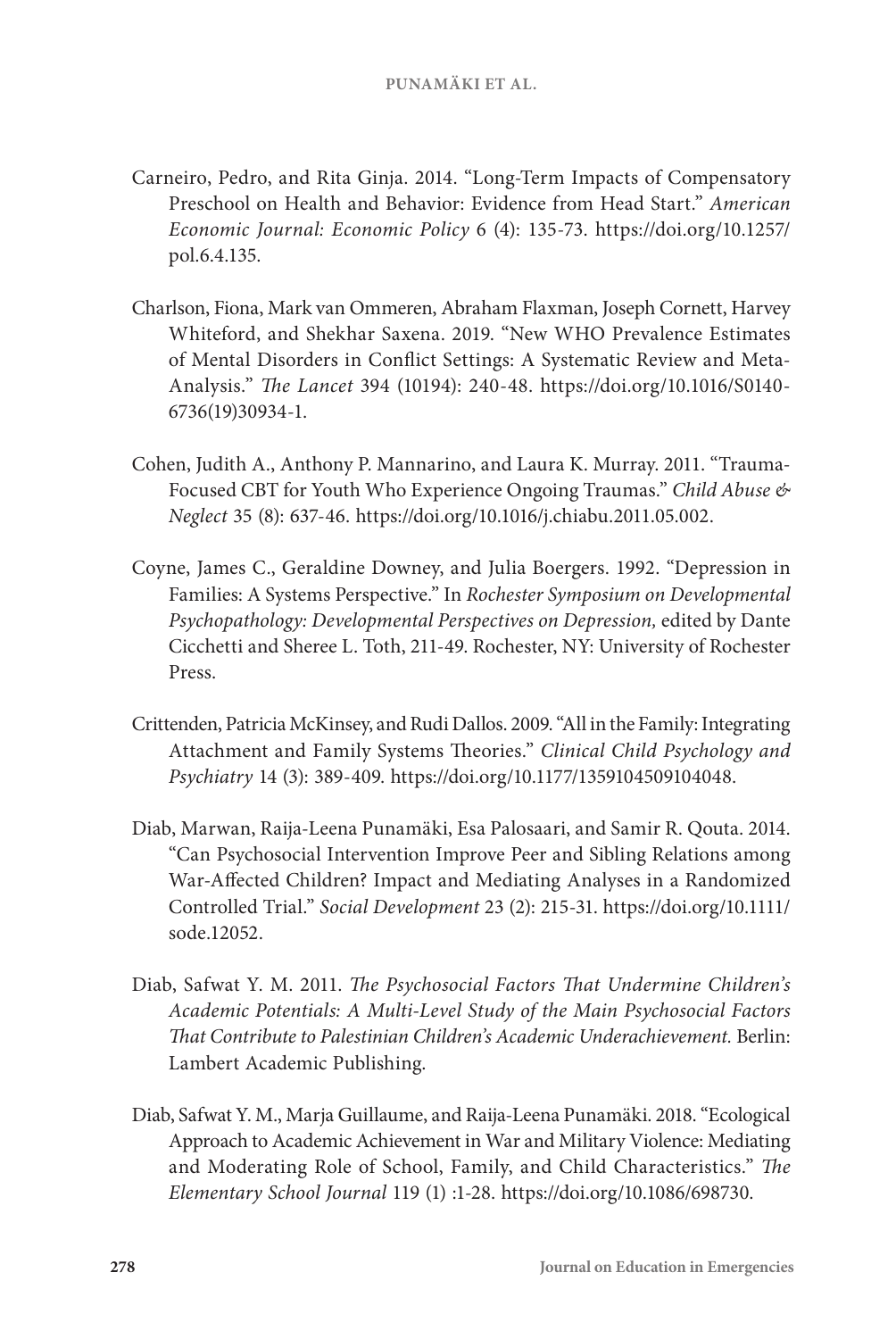- Dunn, Judy, Cheryl Slomkowski, Lynn Beardsall, and Richard Rende. 1994. "Adjustment in Middle Childhood and Early Adolescence: Links with Earlier and Contemporary Sibling Relationships." *Journal of Child Psychology and Psychiatry* 35 (3): 491-504. https://doi.org/10.1111/j.1469-7610.1994.tb01736.x.
- Dyregrov, Atle, Rolf Gjestad, and Magne Raundalen. 2002. "Children Exposed to Warfare: A Longitudinal Study." *Journal of Traumatic Stress* 15 (1): 59-68. https://doi.org/10.1023/A:1014335312219.
- El-Khodary, Basel, and Muthanna Samara. 2020. "The Relationship between Multiple Exposures to Violence and War Trauma, and Mental Health and Behavioural Problems among Palestinian Children and Adolescents." *European Child & Adolescent Psychiatry* 29 (5): 719-31. [https://doi.org/10.1007/](https://doi.org/10.1007/s00787-019-01376-8) [s00787-019-01376-8.](https://doi.org/10.1007/s00787-019-01376-8)
- Eloranta, Sami J., Kirsi Peltonen, Esa Palosaari, Samir R. Qouta, and Raija-Leena Punamäki. 2017. "The Role of Attachment and Emotion Regulation in the Psychosocial Intervention among War-Affected Children." *Journal of Child & Adolescent Trauma* 10 (4): 301-14. https://doi.org/10.1007/s40653-016-0115-y.
- Eltanamly, Hend, Patty Leijten, Suzanne Jak, and Geertjan Overbeek. 2021. "Parenting in Times of War: A Meta-Analysis and Qualitative Synthesis of War Exposure, Parenting, and Child Adjustment." *Trauma, Violence, & Abuse* 22 (1): 147-60. https://doi.org/10.1177/1524838019833001.
- Feldman, Ruth, Adva Vengrober, Moranne Eidelman-Rothman, and Orna Zagoory-Sharon. 2013. "Stress Reactivity in War-Exposed Young Children with and without Posttraumatic Stress Disorder: Relations to Maternal Stress Hormones, Parenting, and Child Emotionality and Regulation." *Development and Psychopathology* 25 (4): 943-55. [https://doi.org/10.1017/](https://doi.org/10.1017/S0954579413000291) [S0954579413000291](https://doi.org/10.1017/S0954579413000291).
- Goodman, Robert, Howard Meltzer, and Veira Bailey. 1998. "The Strengths and Difficulties Questionnaire: A Pilot Study on the Validity of the Self-Report Version." *European Child Adolescence Psychiatry* 7 (3): 125-30. [https://doi.](https://doi.org/10.1007/s007870050057) [org/10.1007/s007870050057.](https://doi.org/10.1007/s007870050057)
- Finnegan, Regina A., Ernest V. E. Hodges, and David G. Perry. 1996. "Preoccupied and Avoidant Coping during Middle Childhood." *Child Development* 67 (4): 1318-28. https://doi.org/10.2307/1131702.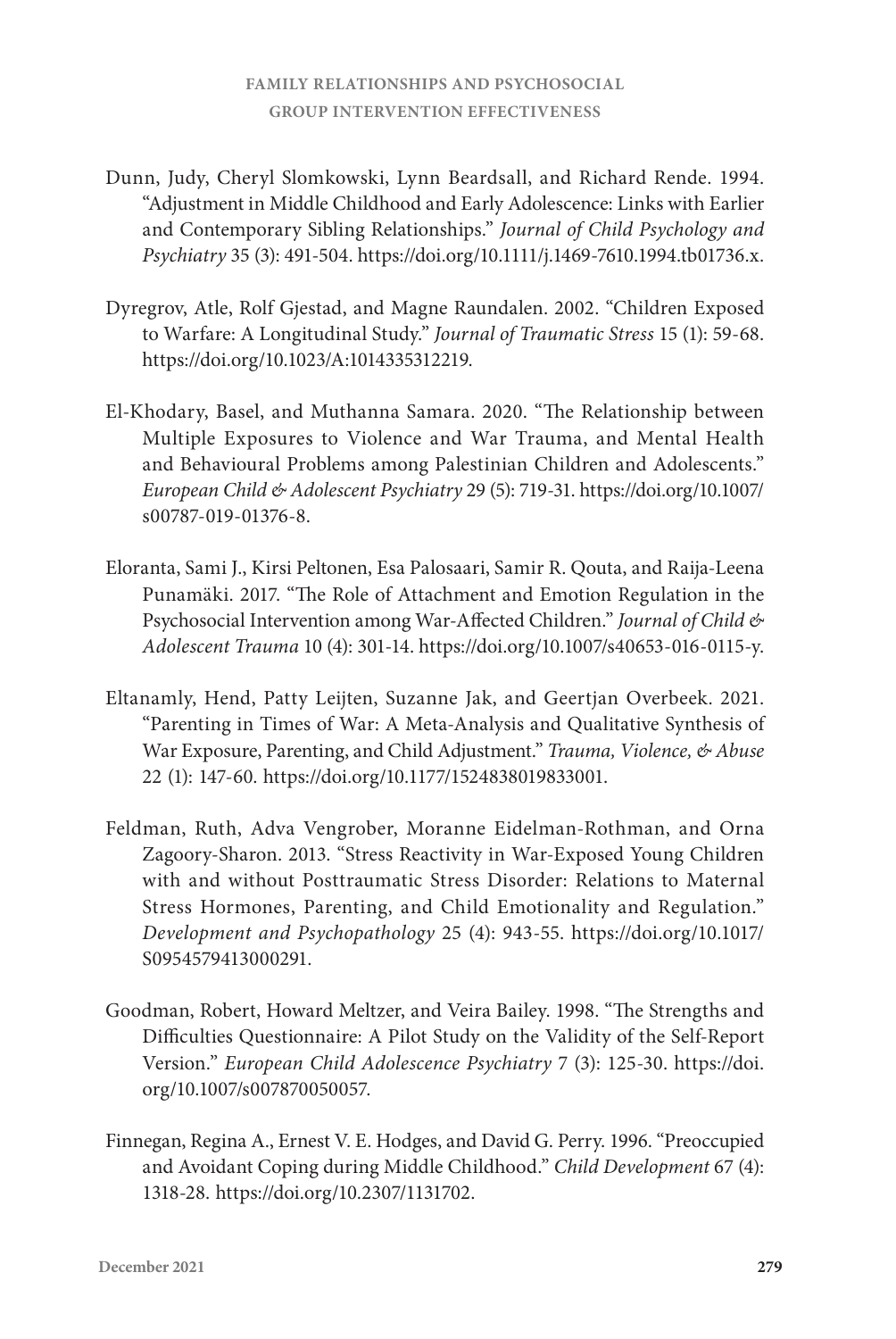- Harter, Susan. 1982. "The Perceived Competence Scale for Children." *Child Development* 53 (1): 87-97. https://doi.org/10.2307/1129640.
- Helsen, Marianne, Wilma Vollebergh, and Wim Meeus. 2000. "Social Support from Parents and Friends and Emotional Problems in Adolescence." *Journal of Youth and Adolescence* 29 (3): 319-35. https://doi.org/10.1023/A:1005147708827.
- Johnson, Sarah Lindstrom, Kit Elam, Adam A. Rogers, and Chanler Hilley. 2018. "A Meta-Analysis of Parenting Practices and Child Psychosocial Outcomes in Trauma-Informed Parenting Interventions after Violence Exposure." *Prevention Science* 19 (7): 927-38. https://doi.org/10.1007/s11121-018-0943-0.
- Jordans, Mark J. D., Hugo Pigott, and Wietse A. Tol. 2016. "Interventions for Children Affected by Armed Conflict: A Systematic Review of Mental Health and Psychosocial Support in Low- and Middle-Income Countries." *Current Psychiatry Reports* 18 (9): 1-15. https://doi.org/10.1007/s11920-015-0648-z.
- Kagitcibasi, Cigdem. 2005. "Autonomy and Relatedness in Cultural Context: Implications for Self and Family." *Journal of Cross-Cultural Psychology* 36 (4): 403-22. https://doi.org/10.1177/0022022105275959.
- Kangaslampi, Samuli, and Kirsi Peltonen. 2019. "Mechanisms of Change in Psychological Interventions for Posttraumatic Stress Symptoms: A Systematic Review with Recommendations." *Current Psychology* (2019): 1-18. [https://doi.](https://doi.org/10.1007/s12144-019-00478-5) [org/10.1007/s12144-019-00478-5.](https://doi.org/10.1007/s12144-019-00478-5)
- Kankaanpää, Saija L., Sanna Isosävi, Safwat Y. M. Diab, Samir R. Quota, and Raija-Leena Punamäki. 2020. "Trauma and Parenting Beliefs: Exploring the Ethnotheories and Socialization Goals of Palestinian Mothers." *Child and Family Studies* 29 (8): 2130-45. https://doi.org/10.1007/s10826-020-01746-w.
- Kanninen, Katri, Jari Salo, and Raija-Leena Punamäki. 2000. "Attachment Patterns and Working Alliance in Trauma Therapy for Victims of Political Violence." *Psychotherapy Research* 10 (4): 435-49. https://doi.org/10.1093/ptr/10.4.435.
- Keresteš, Gordana. 2006. "Children's Aggressive and Prosocial Behavior in Relation to War Exposure: Testing the Role of Perceived Parenting and Child's Gender." *International Journal of Behavioral Development* 30 (3): 227-39. https://doi.org/10.1177/0165025406066756.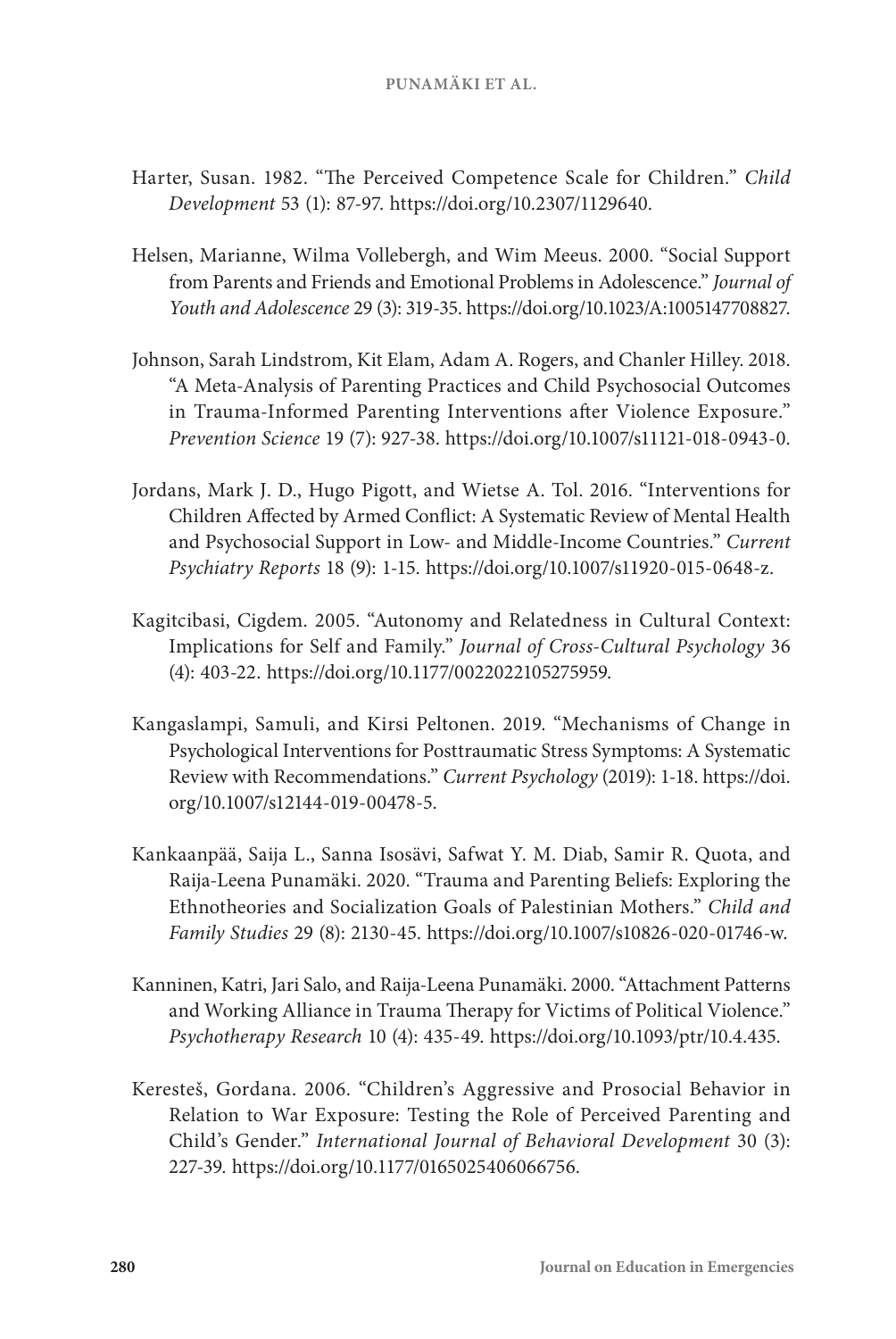- Kerns, Kathryn A., Lisa Klepac, and AmyKay Cole. 1996. "Peer Relationships and Preadolescents' Perceptions of Security in the Child-Mother Relationship." *Developmental Psychology* 32 (3): 457-66. https://doi.org/10.1037/0012- 1649.32.3.457.
- Kerns, Kathryn A., Patricia L. Tomich, Jeffery E. Aspelmeier, and Josefina M. Contreras. 2000. "Attachment-Based Assessments of Parent-Child Relationships in Middle Childhood." *Developmental Psychology* 36 (5): 614- 26. https://doi.org/10.1037/0012-1649.36.5.614.
- Keyes, Corey L. M., Marié Wissing, Johan P. Potgieter, Michael Temane, Annamarie Kruger, and Sinette van Rooy. 2008. "Evaluation of the Mental Health Continuum-Short Form (MHC-SF) in Setswana-Speaking South Africans." *Clinical Psychology & Psychotherapy* 15 (3): 181-92. [https://doi.](https://doi.org/10.1002/Cpp.572) [org/10.1002/Cpp.572.](https://doi.org/10.1002/Cpp.572)
- Khamis, Vivian. 1998. "Psychological Distress and Well-Being among Traumatized Palestinian Women during the Intifada." *Social Science & Medicine* 46 (8): 1033-41. [https://doi.org/10.1016/S0277-9536\(97\)10032-6.](https://doi.org/10.1016/S0277-9536(97)10032-6)
- Khamis, Vivian. 2000. "Child Psychological Maltreatment in Palestinian Families." *Child Abuse* & *Neglect* 24 (8): 1047-59. [https://doi.org/10.1016/](https://doi.org/10.1016/S0145-2134(00)00157-5) [S0145-2134\(00\)00157-5.](https://doi.org/10.1016/S0145-2134(00)00157-5)
- Kinniburgh, Kristine Jentoft, Margaret Blaustein, Joseph Spinazzola, and Bessel A. van der Kolk. 2005. "Attachment, Self-Regulation, and Competency: A Comprehensive Intervention Framework for Children with Complex Trauma." *Psychiatric Annals* 35 (5): 424-30. https://doi.org/10.3928/00485713- 20050501-08.
- Kobak, Roger, Natalie L. Rosenthal, Kristyn Zajac, and Stefanie D. Madsen. 2007. "Adolescent Attachment Hierarchies and the Search for an Adult Pair-Bond." *New Directions for Child and Adolescent Development* 2007 (117): 57-72. https://doi.org/10.1002/cd.194.
- Kolltveit, Silje, Ida Ingridsdatter Lange-Nielsen, Abdel Aziz Mousa Thabet, Atle Dyregrov, Ståle Pallesen, Tom Backer Johnsen, and Jon Christian Laberg. 2012. "Risk Factors for PTSD, Anxiety, and Depression among Adolescents in Gaza." *Journal of Traumatic Stress* 25 (2): 164-70. [https://doi.org/10.1002/](https://doi.org/10.1002/jts.21680) [jts.21680](https://doi.org/10.1002/jts.21680).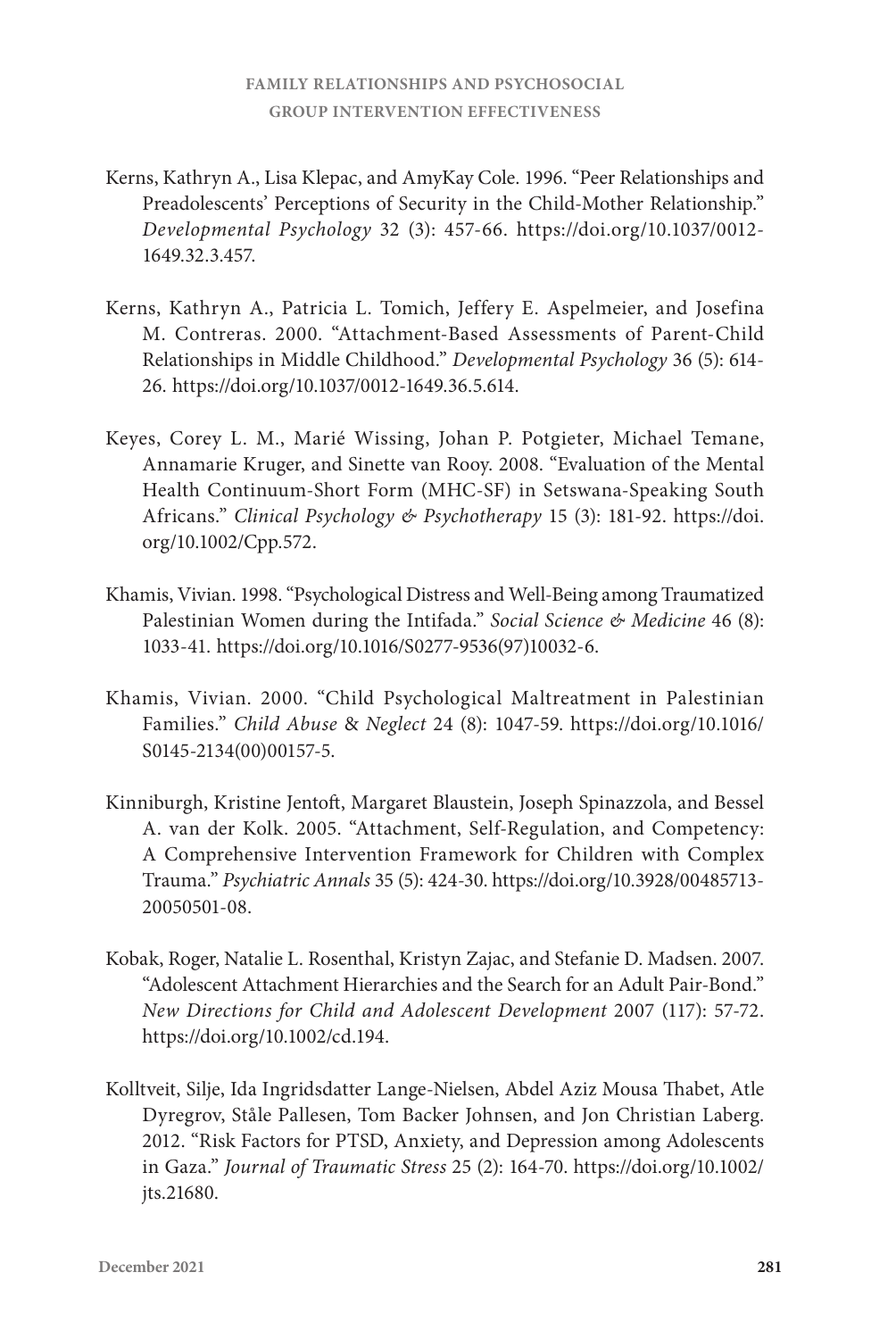- Korja, Riikka, Reija Latva, and Liisa Lehtonen. 2012. "The Effects of Preterm Birth on Mother-Infant Interaction and Attachment during the Infant's First Two Years." *Acta Obstetricia et Gynecologica Scandinavica* 91 (2): 164-73. [https://](https://doi.org/10.1111/j.1600-0412.2011.01304.x) [doi.org/10.1111/j.1600-0412.2011.01304.x](https://doi.org/10.1111/j.1600-0412.2011.01304.x).
- Lindblom, Jallu, Marjo Flykt, Asko Tolvanen, Mervi Vänskä, Aila Tiitinen, Maija Tulppala, and Raija-Leena Punamäki. 2014. "Dynamic Family System Trajectories from Pregnancy to Child's First Year." *Journal of Marriage and Family* 76 (4): 796-807. https://doi.org/10.1111/jomf.12128.
- Lindblom, Jallu, Mervi Vänskä, Marjo Flykt, Asko Tolvanen, Aila Tiitinen, Maija Tulppala, and Raija-Leena Punamäki. 2017. "From Early Family Systems to Internalizing Symptoms: The Role of Emotion Regulation and Peer Relations." *Journal of Family Psychology* 31 (3): 316-26. [https://doi.org/10.1037/](https://doi.org/10.1037/fam0000260) [fam0000260.](https://doi.org/10.1037/fam0000260)
- Masten, Ann S., and Amy R. Monn. 2015. "Child and Family Resilience: A Call for Integrated Science, Practice, and Professional Training." *Family Relations*  64 (1): 5-21. <https://doi.org/10.1111/fare.12103>.
- Masten, Ann S., and Angela J. Narayan. 2012. "Child Development in the Context of Disaster, War, and Terrorism: Pathways of Risk and Resilience." *Annual Review of Psychology* 63: 227-57. [https://doi.org/10.1146/annurev](https://doi.org/10.1146/annurev-psych-120710-100356)[psych-120710-100356.](https://doi.org/10.1146/annurev-psych-120710-100356)
- McCutcheon, Allan L. 2002. "Basic Concepts and Procedures in Single- and Multiple-Group Latent Class Analysis." In *Applied Latent Class Analysis,* edited by Jacques A. Hagenaars and Allan L. McCutcheon, 56-86. Cambridge: Cambridge University Press. [https://doi.org/10.1017/CBO9780511499531.003.](https://doi.org/10.1017/CBO9780511499531.003)
- Meiser-Stedman, Richard. 2002. "Towards a Cognitive-Behavioral Model of PTSD in Children and Adolescents." *Clinical Child and Family Psychology Review* 5 (4): 217-32. [https://doi.org/10.1023/A:1020982122107.](https://doi.org/10.1023/A:1020982122107)
- Mikulincer, Mario, Netta Horesh, Ilana Eilati, and Moshe Kotler. 1999. "The Association between Adult Attachment Style and Mental Health in Extreme Life-Endangering Conditions." *Personality and Individual Differences* 27 (5): 831-42. [https://doi.org/10.1016/S0191-8869\(99\)00032-X.](https://doi.org/10.1016/S0191-8869(99)00032-X)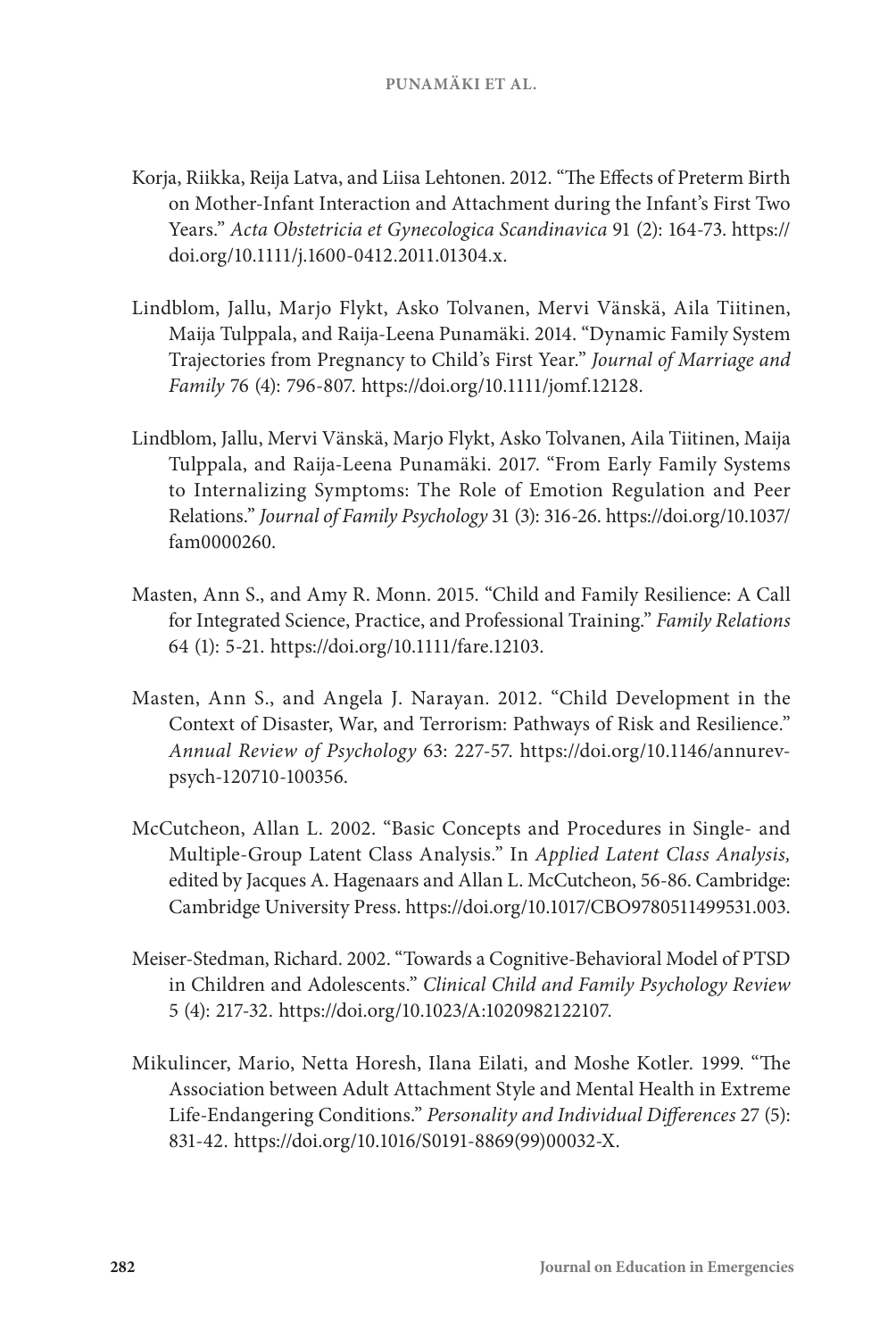- Minuchin, Salvador. 1974. *Families and Family Therapy*. Cambridge, MA: Harvard University Press.
- Montgomery, Edith. 2004. "Tortured Families: A Coordinated Management of Meaning Analysis." *Family Process* 43 (3): 349-71. [https://doi.org/10.1111/](https://doi.org/10.1111/j.1545-5300.2004.00027.x) [j.1545-5300.2004.00027.x.](https://doi.org/10.1111/j.1545-5300.2004.00027.x)
- Montgomery, Edith. 2011. "Trauma, Exile and Mental Health in Young Refugees." *Acta Psychiatrica Scandinavica* 124: 1-46. [https://doi.org/10.1111/j.1600-](https://doi.org/10.1111/j.1600-0447.2011.01740.x) [0447.2011.01740.x.](https://doi.org/10.1111/j.1600-0447.2011.01740.x)
- Murray, Laura K., and Mark J. D. Jordans. 2016. "Rethinking the Service Delivery System of Psychological Interventions in Low and Middle Income Countries." *BMC Psychiatry* 16 (1): 1-6. [https://doi.org/10.1186/s12888-016-0938-y.](https://doi.org/10.1186/s12888-016-0938-y)
- Panter-Brick, Catherine, Marie-Pascale Grimon, and Mark Eggerman. 2014. "Caregiver-Child Mental Health: A Prospective Study in Conflict and Refugee Settings." *Journal of Child Psychology and Psychiatry* 55 (4): 313-27. [https://](https://doi.org/10.1111/jcpp.12167) [doi.org/10.1111/jcpp.12167](https://doi.org/10.1111/jcpp.12167).
- Peltonen, Kirsi, Samir R. Qouta, Eyad El Sarraj, and Raija-Leena Punamäki. 2010. "Military Trauma and Social Development: The Moderating and Mediating Roles of Peer and Sibling Relations in Mental Health." *International Journal of Behavioral Development* 34 (6): 554-63. [https://doi.](https://doi.org/10.1177/0165025410368943) [org/10.1177/0165025410368943](https://doi.org/10.1177/0165025410368943).
- Punamäki, Raija-Leena. 1986. "Stress among Palestinian Women under Military Occupation; Women's Appraisal of Stressors, Their Coping Modes, and Their Mental Health." *International Journal of Psychology* 21 (1-4): 445-62. [https://](https://doi.org/10.1080/00207598608247601) [doi.org/10.1080/00207598608247601](https://doi.org/10.1080/00207598608247601).
- Punamäki, Raija-Leena. 2014. "Mental Health and Development among Children Living in Violent Conditions: Underlying Mechanisms for Promoting Peace." In *Pathways to Peace: The Transformative Power of Children and Families,*  edited by James F. Leckman, Catherine Panter-Brick, and Rima Salah, 213- 32. Cambridge, MA: MIT Press.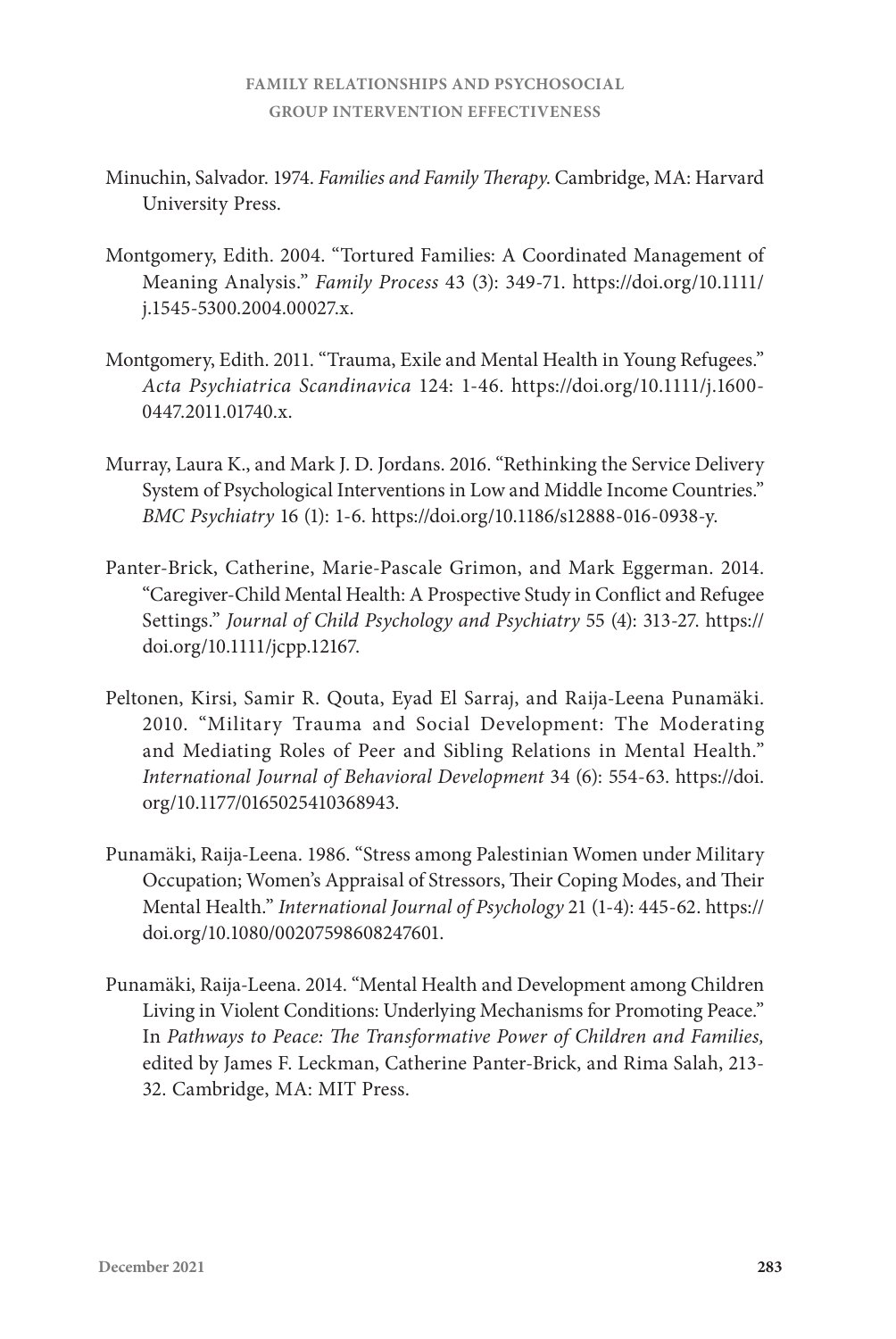- Punamäki, Raija-Leena, Samir R. Qouta, and Eyad El-Sarraj. 2001. "Resiliency Factors Predicting Psychological Adjustment after Political Violence among Palestinian Children." *International Journal of Behavioral Development* 25 (3): 256-67. <https://doi.org/10.1080/01650250042000294>.
- Punamäki, Raija-Leena, Samir R. Qouta, Eyad El-Sarraj, and Edith Montgomery. 2006. "Psychological Distress and Resources among Siblings and Parents Exposed to Traumatic Events." *International Journal of Behavioral Development* 30 (5): 385-97. [https://doi.org/10.1177/0165025406066743.](https://doi.org/10.1177/0165025406066743)
- Punamäki, Raija-Leena, Samir R. Qouta, and Kirsi Peltonen. 2017. "Family Systems Approach to Attachment Relations, War Trauma, and Mental Health among Palestinian Children and Parents." *European Journal of Psychotraumatology* 8 (sup7): 1-16. [https://doi.org/10.1080/20008198.2018.1439649.](https://doi.org/10.1080/20008198.2018.1439649)
- Purgato, Marianna, Federico Tedeschi, Theresa S. Betancourt, Paul Bolton, Chiara Bonetto, Chiara Gastaldon, James Gordon et al. 2020. "Mediators of Focused Psychosocial Support Interventions for Children in Low-Resource Humanitarian Settings: Analysis from an Individual Participant Dataset with 3,143 Participants." *Journal of Child Psychology and Psychiatry* 61 (5): 584-93. <https://doi.org/10.1111/jcpp.13151>.
- Qouta, Samir R., Raija-Leena Punamäki, Thomas Miller, and Eyad El‐Sarraj. 2008. "Does War Beget Child Aggression? Military Violence, Gender, Age and Aggressive Behavior in Two Palestinian Samples." *Aggressive Behavior: Official Journal of the International Society for Research on Aggression* 34 (3): 231-44. <https://doi.org/10.1002/ab.20236>.
- Riggs, Shelley A., and David S. Riggs. 2011. "Risk and Resilience in Military Families Experiencing Deployment: The Role of the Family Attachment Network." *Journal of Family Psychology* 25 (5): 675-87. [https://doi.org/10.1037/](https://doi.org/10.1037/a0025286) [a0025286.](https://doi.org/10.1037/a0025286)
- Schnyder, Ulrich, Anke Ehlers, Thomas Elbert, Edna B. Foa, Berthold P. R. Gersons, Patricia A. Resick, Francine Shapiro, and Marylène Cloitre. 2015. "Psychotherapies for PTSD: What Do They Have in Common?" *European Journal of Psychotraumatology* 6 (1): 1-10. [https://doi.org/10.3402/ejpt.v6.28186.](https://doi.org/10.3402/ejpt.v6.28186)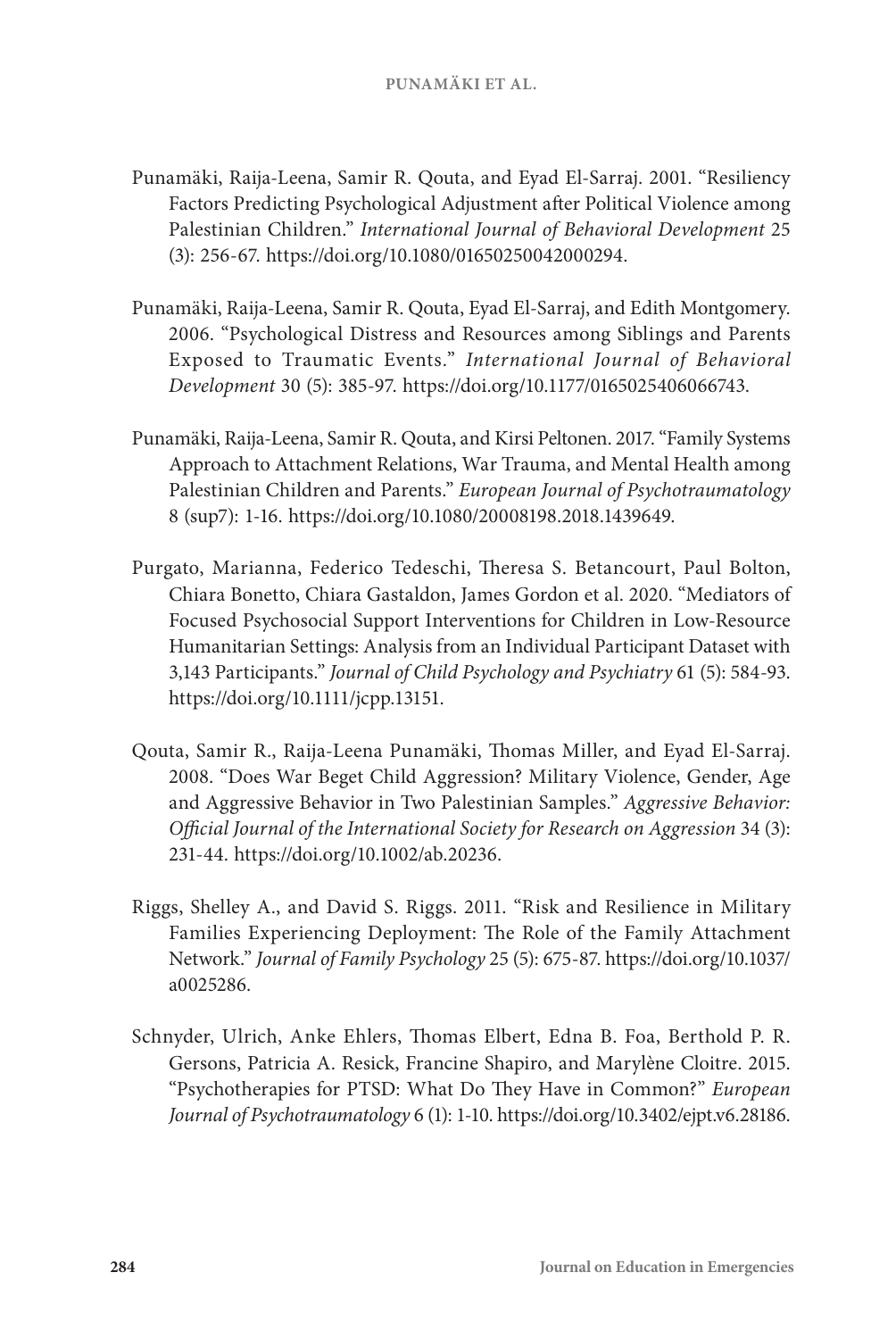- Slone, Michelle, and Shiri Mann. 2016. "Effects of War, Terrorism and Armed Conflict on Young Children: A Systematic Review." *Child Psychiatry & Human Development* 47 (6): 950-65. [https://doi.org/10.1007/s10578-016-0626-7.](https://doi.org/10.1007/s10578-016-0626-7)
- Smith, Peter, Atle Dyregrov, and William Yule. 2000. *Children and War: Teaching Recovery Techniques*. Bergen, Norway: Foundation for Children and War.
- Tabachnick, Barbara G., and Linda S. Fidell. 2013. *Using Multivariate Statistics,* 6th ed. Northridge: California State University*.*
- Thabet, Abdel Azis, A. N. Ibraheem, R. Shivram, E. A. Winter, and Panos Vostanis. 2009. "Parenting Support and PTSD in Children of a War Zone." *International Journal of Social Psychiatry* 55 (3): 226-37. [https://doi.](https://doi.org/10.1177/0020764008096100) [org/10.1177/0020764008096100](https://doi.org/10.1177/0020764008096100).
- Thabet, Abdel Azis, David Stretch, and Panos Vostanis. 2000. "Child Mental Health Problems in Arab Children: Application of the Strengths and Difficulties Questionnaire." *International Journal of Social Psychiatry* 46 (4): 266-80. <https://doi.org/10.1177/002076400004600404>.
- Tol, Wietse A., Suzan Song, and Mark J. D. Jordans. 2013. "Annual Research Review: Resilience and Mental Health in Children and Adolescents Living in Areas of Armed Conflict—A Systematic Review of Findings in Low- and Middle-Income Countries." *Journal of Child Psychology and Psychiatry* 54 (4): 445-60. <https://doi.org/10.1111/jcpp.12053>.
- Ukoumunne, Obioha C., Martin C. Gulliford, Susan Chinn, Jonathan A. C. Sterne, Peter G. J. Burney, and Allan Donner. 1999. "Evaluation of Health Interventions at Area and Organization Level." *British Medical Journal* 319: 376-79. [https://doi.org/10.1136/bmj.319.7206.376.](https://doi.org/10.1136/bmj.319.7206.376)
- UNHRC (UN Human Rights Council). 2009. *Human Rights in Palestine and Other Occupied Arab Territories: Report of the United Nations Fact Finding Mission on the Gaza Conflict.* New York: UN General Assembly. [https://www.](https://www.un.org/ruleoflaw/files/UNFFMGC_Report.pdf) [un.org/ruleoflaw/files/UNFFMGC\\_Report.pdf.](https://www.un.org/ruleoflaw/files/UNFFMGC_Report.pdf)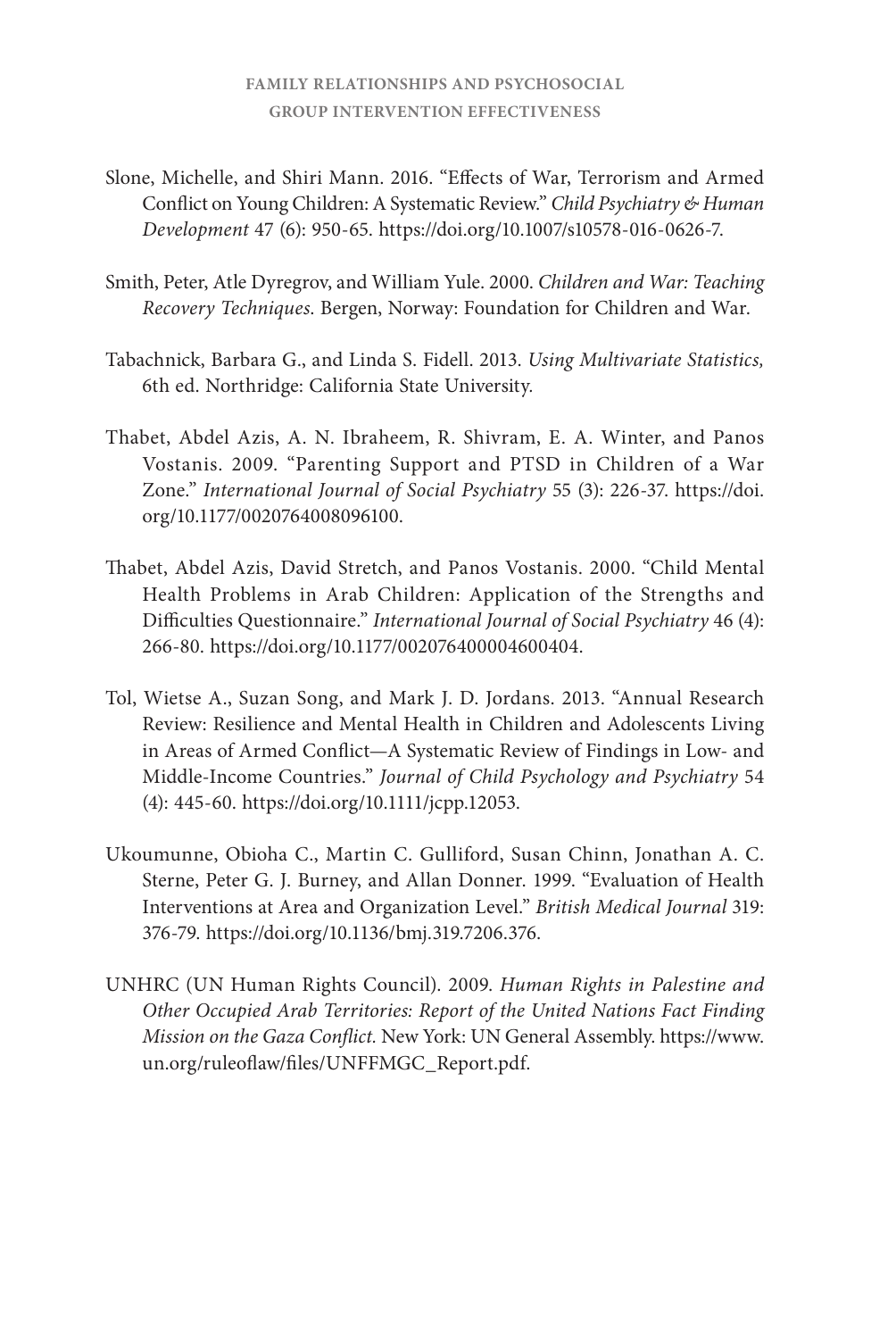- UN OCHA (UN Office for the Coordination of Humanitarian Affairs). 2009. *Locked In: The Humanitarian Impact of Two Years of Blockade on the Gaza Strip.* East Jerusalem: UN OCHA, Occupied Palestinian Territory. [https://](https://www.ochaopt.org/sites/default/files/Ocha_opt_Gaza_impact_of_two_years_of_blockade_August_2009_english.pdf) [www.ochaopt.org/sites/default/files/Ocha\\_opt\\_Gaza\\_impact\\_of\\_two\\_years\\_](https://www.ochaopt.org/sites/default/files/Ocha_opt_Gaza_impact_of_two_years_of_blockade_August_2009_english.pdf) [of\\_blockade\\_August\\_2009\\_english.pdf.](https://www.ochaopt.org/sites/default/files/Ocha_opt_Gaza_impact_of_two_years_of_blockade_August_2009_english.pdf)
- Vänskä, Mervi, Raija-Leena Punamäki, Jallu Lindblom, Asko Tolvanen, Marjo Flykt, Leila Unkila-Kallio, Maija Tulppala, and Aila Tiitinen. 2015. "Timing of Early Maternal Mental Health and Child Cortisol Regulation." *Infant and Child Development* 25 (6): 461-83. [https://doi.org/10.1002/icd.1948.](https://doi.org/10.1002/icd.1948)
- Veronese, Guido, Alessandro Pepe, Federica Cavazzoni, Hania Obaid, and Jesus Perez. 2019. "Agency via Life Satisfaction as a Protective Factor from Cumulative Trauma and Emotional Distress among Bedouin Children in Palestine." *Frontiers in Psychology* 10: 1674. [https://doi.org/10.3389/](https://doi.org/10.3389/fpsyg.2019.01674) [fpsyg.2019.01674](https://doi.org/10.3389/fpsyg.2019.01674).
- World Bank. 2015. *Economic Monitoring Report to the Ad Hoc Liaison Committee*. Washington, DC: World Bank. [http://documents.worldbank.org/curated/](http://documents.worldbank.org/curated/en/563181468182960504/pdf/96601-REVISED-WP-Box391464B-AHLC-May-21-Book-fix-footnotes.pdf) [en/563181468182960504/pdf/96601-REVISED-WP-Box391464B-AHLC-May-](http://documents.worldbank.org/curated/en/563181468182960504/pdf/96601-REVISED-WP-Box391464B-AHLC-May-21-Book-fix-footnotes.pdf)[21-Book-fix-footnotes.pdf.](http://documents.worldbank.org/curated/en/563181468182960504/pdf/96601-REVISED-WP-Box391464B-AHLC-May-21-Book-fix-footnotes.pdf)
- Yehuda, Rachel, Sarah L. Halligan, and Robert Grossman. 2001. "Childhood Trauma and Risk for PTSD: Relationship to Intergenerational Effects of Trauma, Parental PTSD, and Cortisol Excretion." *Development and Psychopathology* 13 (3): 733-53. [https://doi.org/10.1017/s0954579401003170.](https://doi.org/10.1017/s0954579401003170)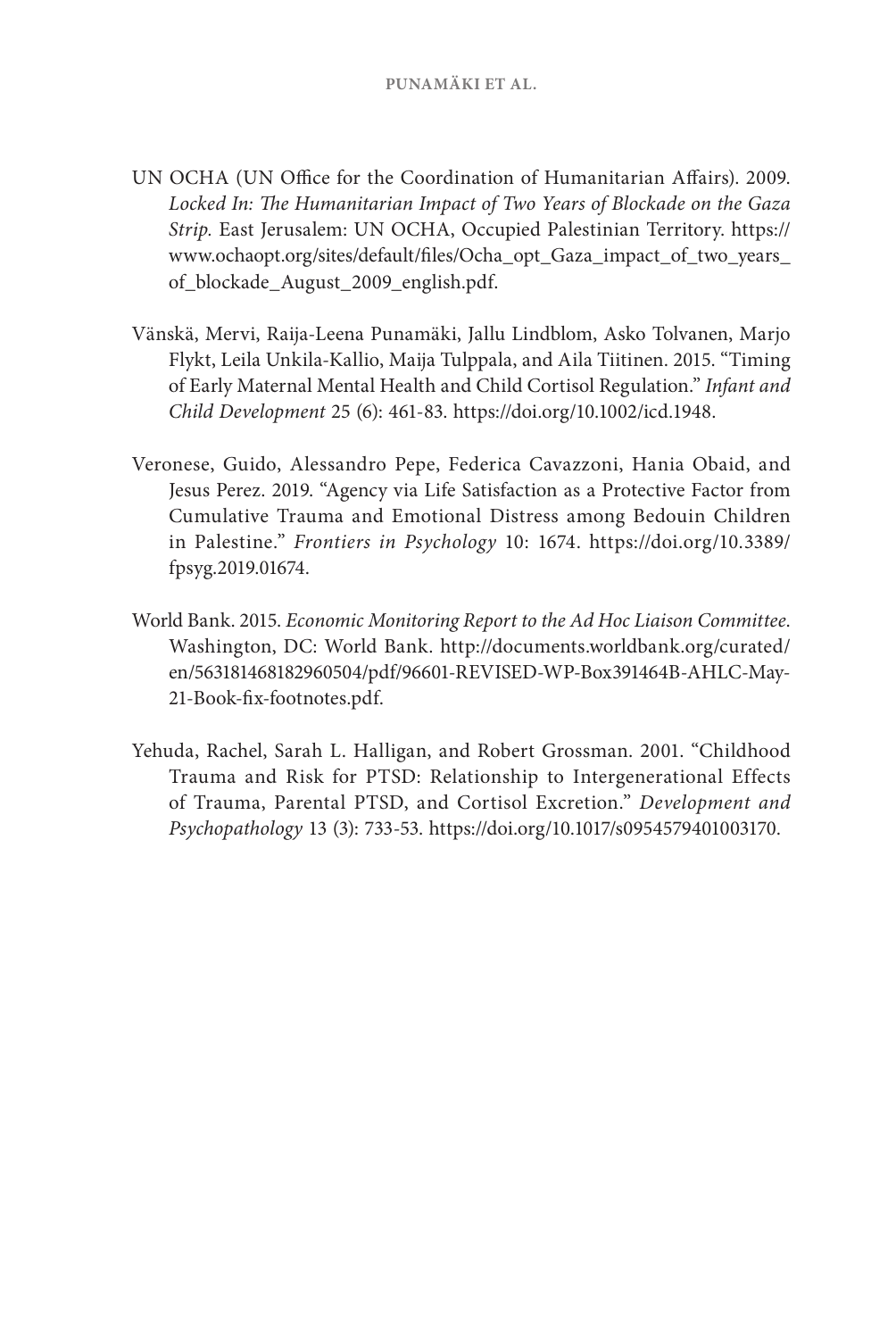# **APPENDIX**

| Variable                       | $\boldsymbol{M}$ | SD    | $\mathbf{1}$ | $\overline{2}$ | 3         | $\overline{4}$ | 5        | 6        | $\overline{7}$ |
|--------------------------------|------------------|-------|--------------|----------------|-----------|----------------|----------|----------|----------------|
| Pre-intervention <sup>a</sup>  |                  |       |              |                |           |                |          |          |                |
| 1. PTSD symptoms               | 29.53            | 10.09 |              |                |           |                |          |          |                |
| 2. Emotional problems          | 4.08             | 2.11  | $.15***$     |                |           |                |          |          |                |
| 3. Conduct problems            | 2.53             | 2.05  | $.09*$       | $.37***$       |           |                |          |          |                |
| 4. Positive resources          | 34.86            | 9.56  | $-.07$       | $-.13*$        | $-.19**$  |                |          |          |                |
| 5. Prosocial behavior          | 7.60             | 2.04  | $-.05$       | $-.22**$       | $-.48***$ | $.27***$       |          |          |                |
| Post-intervention <sup>a</sup> |                  |       |              |                |           |                |          |          |                |
| 6. PTSD symptoms               | 26.30            | 11.26 | $.21**$      | $.27***$       | .07       | $-.04$         | $-.09*$  |          |                |
| 7. Emotional problems          | 3.55             | 2.02  | $.12*$       | $.31***$       | $.19**$   | $-.12*$        | $-.17**$ | $.44***$ |                |
| 8. Conduct problems            | 1.93             | 1.80  | .08          | $.17**$        | $.19**$   | $-.08$         | $-16**$  | $.11*$   | $.31***$       |
| 9. Positive resources          | 36.04            | 9.12  | $-.03$       | $-.25***$      | $-.26***$ | $.34***$       | $.21**$  | $-.08$   | $-.24**$       |
| 10. Prosocial behavior         | 7.85             | 1.89  | $-.05$       | $-.06$         | $-.16**$  | $.18**$        | $.20**$  | $-.02$   | $-.15***$      |
| $Follow-upb$                   |                  |       |              |                |           |                |          |          |                |
| 11. PTSD symptoms              | 24.91            | 9.43  | $.14*$       | $.18**$        | $.12*$    | .02            | $-.09$   | $.42***$ | $.25**$        |
| 12. Emotional problems         | 3.51             | 2.21  | $.20**$      | $.30***$       | $.29***$  | $-.12*$        | $-.17**$ | $.38***$ | $.47***$       |
| 13. Conduct problems           | 2.35             | 1.87  | .04          | $.23***$       | $.25***$  | $-.13*$        | $-.13*$  | $.09*$   | $.21**$        |
| 14. Positive resources         | 34.05            | 9.76  | $-.12*$      | $-.15*$        | $-.18**$  | $.32***$       | $.12*$   | $-.11*$  | $-.18**$       |
| 15. Prosocial behavior         | 6.69             | 2.21  | $-.07$       | $-.06$         | $-.21***$ | $.21***$       | $.19**$  | $-.04$   | $-.16**$       |
| 16. Traumatic war<br>events    | 8.06             | 4.83  | $.09*$       | $.10*$         | $.13*$    | $-.09*$        | $-.09*$  | $.09*$   | $.18***$       |
| 17. Gender                     |                  |       | .01          | $-.02$         | $.13*$    | $-.13*$        | $-.14*$  | $-.01$   | $-.02$         |

## *Table A1:* Means, Standard Deviations, and Bivariate Correlations between Children's Mental Health Problems and Psychosocial Resources and Covariates

*Note:* <sup>a</sup>*N*=377, b N=321.

\**p*<.05, \*\**p*<.01, \*\*\**p*<.001 or *p*<.0001